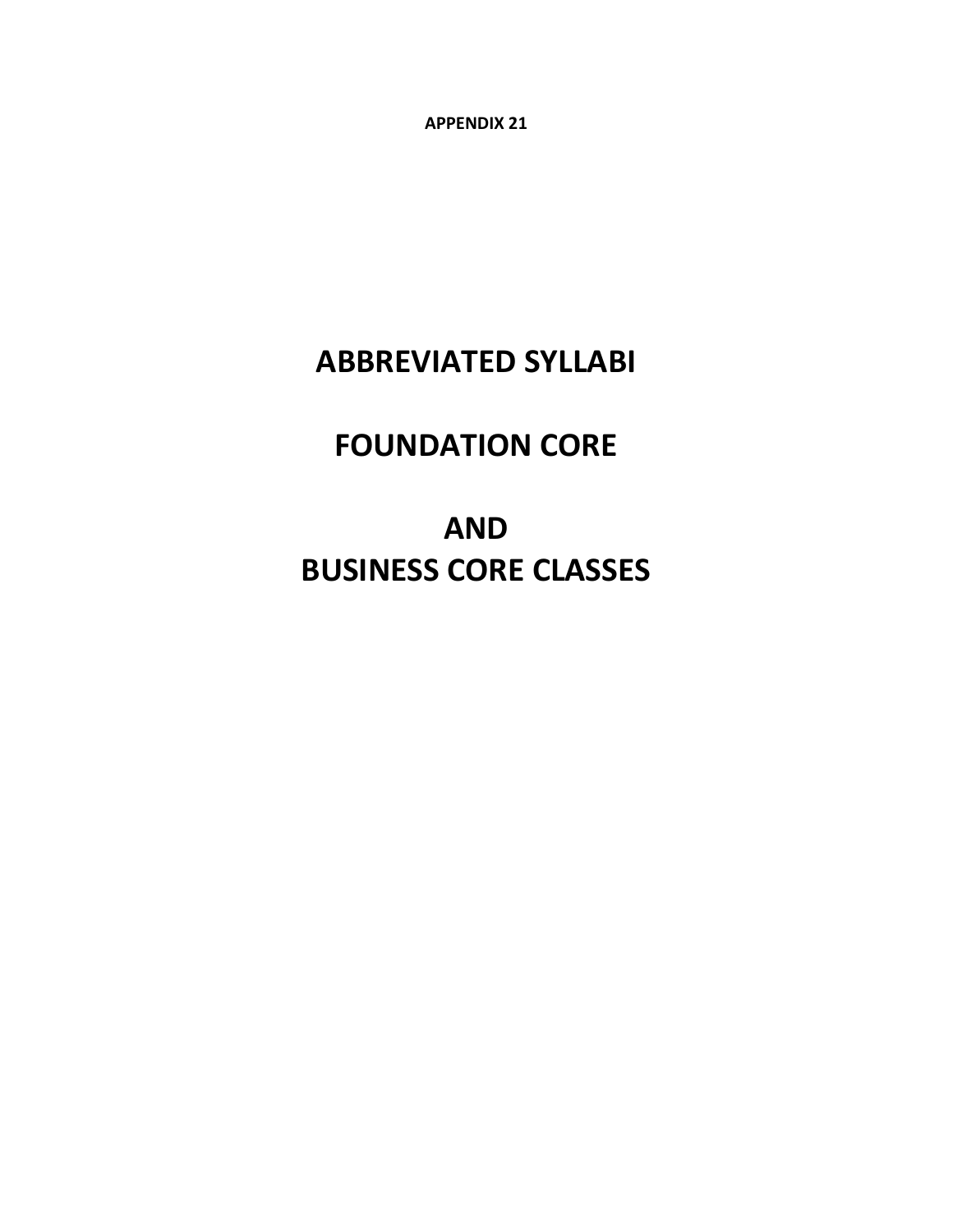Course Number: \_ACCT 2123\_ Course Title: \_Financial Accounting\_

List all faculty who taught this course during the self‐study year:

1. Dr. Ralph Bourret 2. Dr. Kathy Goddard

List all textbooks and required supplementary readings used:

Author: Phillips, Libby & Libby Title: Fundamentals of Financial Accounting, 3e

Publisher: Mc‐Graw‐Hill

Provide a brief course description (Relate course description to UG CPC topics where appropriate):

An introductory course in gathering, recording, and using financial data of a profit organization. Prerequisites: none

| Content/Chapters                                                                  | Hours |
|-----------------------------------------------------------------------------------|-------|
| <b>Business Decisions and Financial Accounting</b>                                | 3     |
| Reporting Investing and Financing Results on the Balance Sheet                    | 3.5   |
| Reporting Operating Results on the Income Statement                               | 3.5   |
| Adjustments, Financial Statements and Financial Results                           | 3.5   |
| <b>Financial Reporting and Analysis</b>                                           | 3.5   |
| Internal Control and Financial Reporting for Cash and Merchandise Sales           | 3.5   |
| Reporting and Interpreting Inventories and Cost of Goods Sold                     | 3.5   |
| Reporting and Interpreting Receivables, Bad Debt Expense, and Interest<br>Revenue | 3.5   |
| Reporting and Interpreting Long-Lived Tangible and Intangible Assets              | 3.5   |
| Reporting and Interpreting Liabilities                                            | 3.5   |
| Reporting and Interpreting Stockholders' Equity                                   | 3.5   |
| Reporting and Interpreting the Statement of Cash Flows                            | 3.5   |
| Measuring and Evaluating Financial Performance                                    | 3.5   |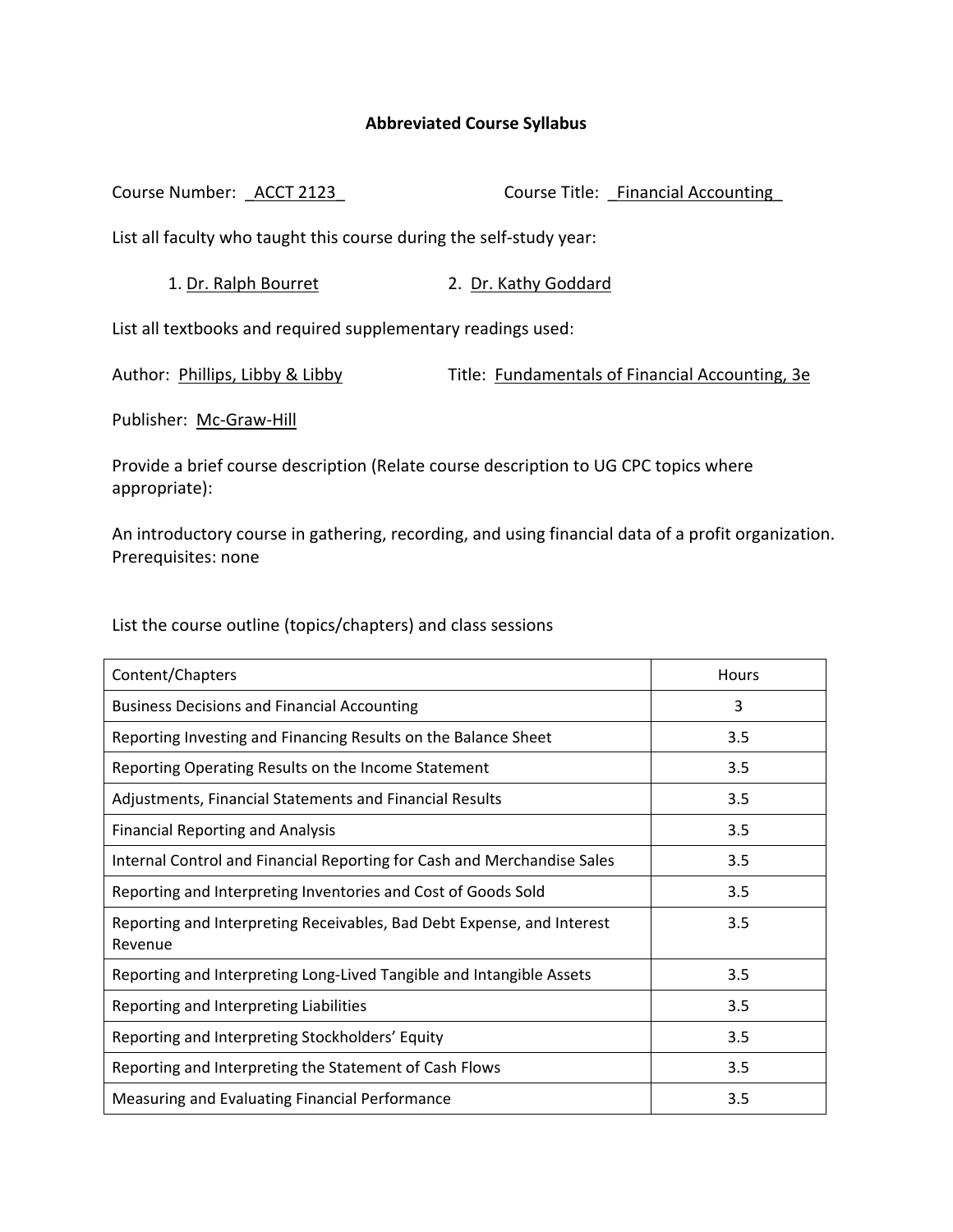| <b>CPC Topic</b>                     | Hours |
|--------------------------------------|-------|
| Marketing                            |       |
| <b>Business Finance</b>              | 5     |
| Accounting                           | 45    |
| Management                           |       |
| Legal Environment                    | 3     |
| Economics                            |       |
| <b>Business Ethics</b>               | 5     |
| <b>Global Dimensions</b>             |       |
| <b>Information Systems</b>           |       |
| Quant Tech/Stats                     |       |
| <b>Business Policy</b>               |       |
| Comprehensive/integrating experience |       |
| Total                                | 58    |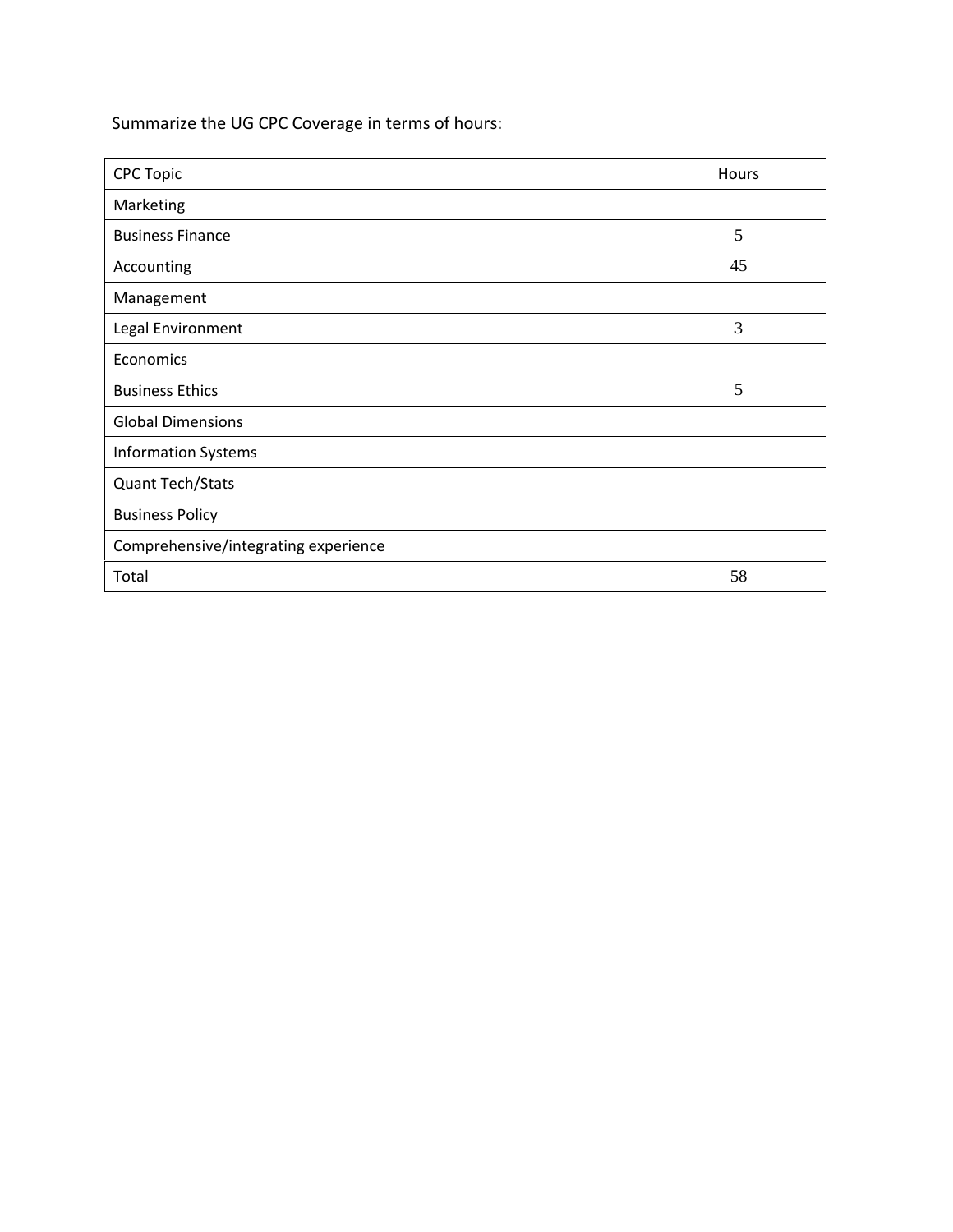Course Number: <u>ACT 2133</u> Course Title: Managerial Accounting

List all faculty who taught this course during the self‐study year:

#### 1. \_Dana Roark\_

List all textbooks and required supplementary readings used:

Author: Garrison Noreen Brewer\_ Title: Managerial Accounting 14<sup>th</sup> ed.

Publisher: McGraw-Hill Irwin

Provide a brief course description (Relate course description to UG CPC topics where appropriate):

\_Emphasis on the use of accounting data by managers. Prerequisites: ACCT 2123\_

| Content                                                      | <b>Hours</b> |
|--------------------------------------------------------------|--------------|
| Managerial Accounting: An Overview                           | 3            |
| <b>Managerial Accounting and Cost Concepts</b>               | 3.75         |
| Job-Order Costing                                            | 3.25         |
| <b>Process Costing</b>                                       | 3.5          |
| Cost-Volume-Profit Relationship                              | 3.5          |
| Variable Costing and Segment Reporting: Tools for Management | 3.5          |
| Activity-Based Costing: A Tool to Aid Decision Making        | 3.5          |
| <b>Profit Planning</b>                                       | 3.5          |
| Flexible Budgets and Performance Analysis                    | 3.5          |
| <b>Standard Costs and Variances</b>                          | 3.5          |
| Performance Measurement in Decentralized Organizations       | 3.5          |
| Differential analysis: The Key to Decision Making            | 3.5          |
| <b>Capital Budgeting Decisions</b>                           | 3.5          |
| <b>TOTAL HOURS</b>                                           | 45           |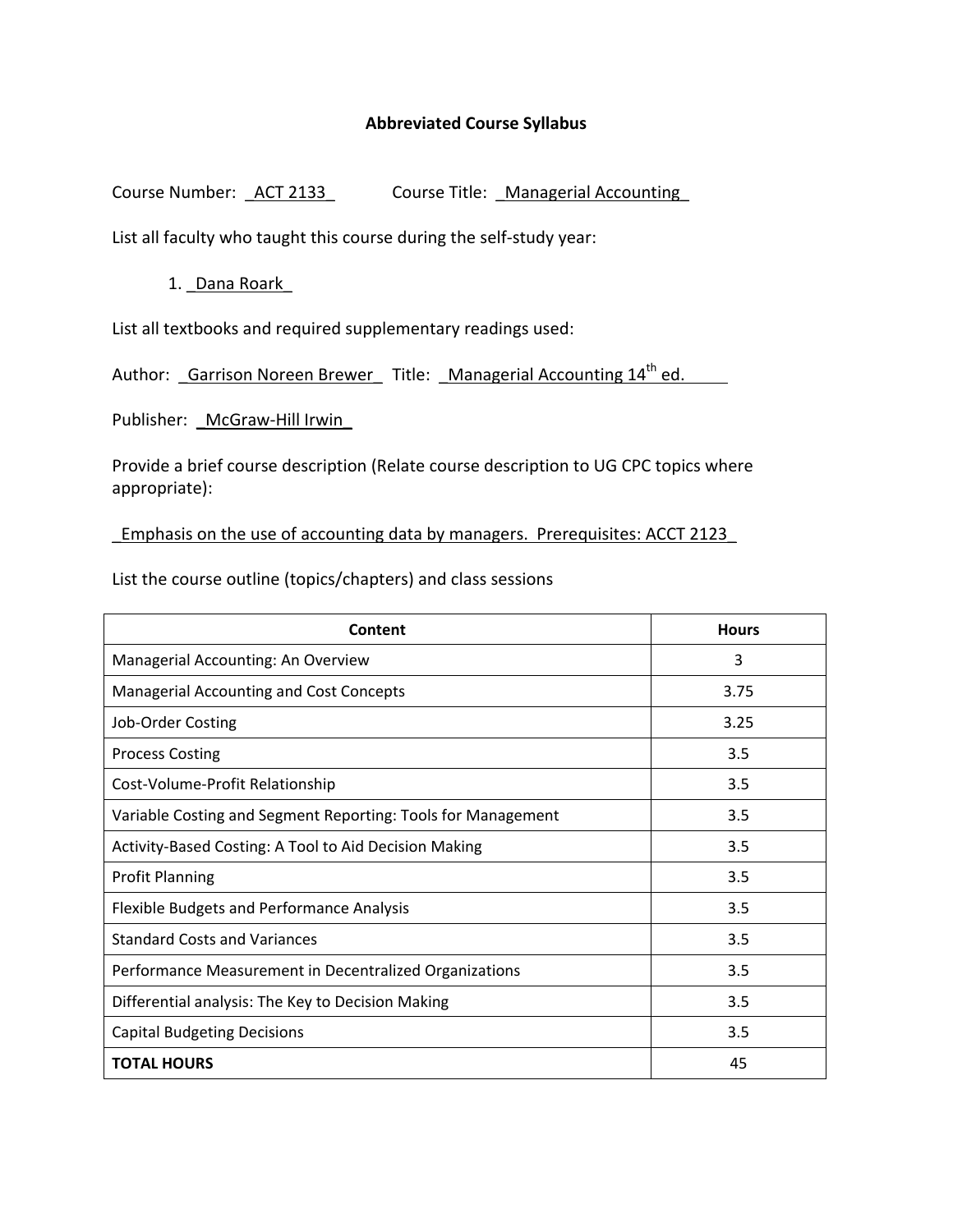| <b>CPC Topic</b>                     | Hours          |
|--------------------------------------|----------------|
| Marketing                            | 1              |
| <b>Business Finance</b>              | 1              |
| Accounting                           | 45             |
| Management                           | 10             |
| Legal Environment                    | 3              |
| Economics                            | $\overline{4}$ |
| <b>Business Ethics</b>               | 4              |
| <b>Global Dimensions</b>             |                |
| <b>Information Systems</b>           |                |
| Quant Tech/Stats                     |                |
| <b>Business Policy</b>               |                |
| Comprehensive/integrating experience |                |
| Total                                | 68             |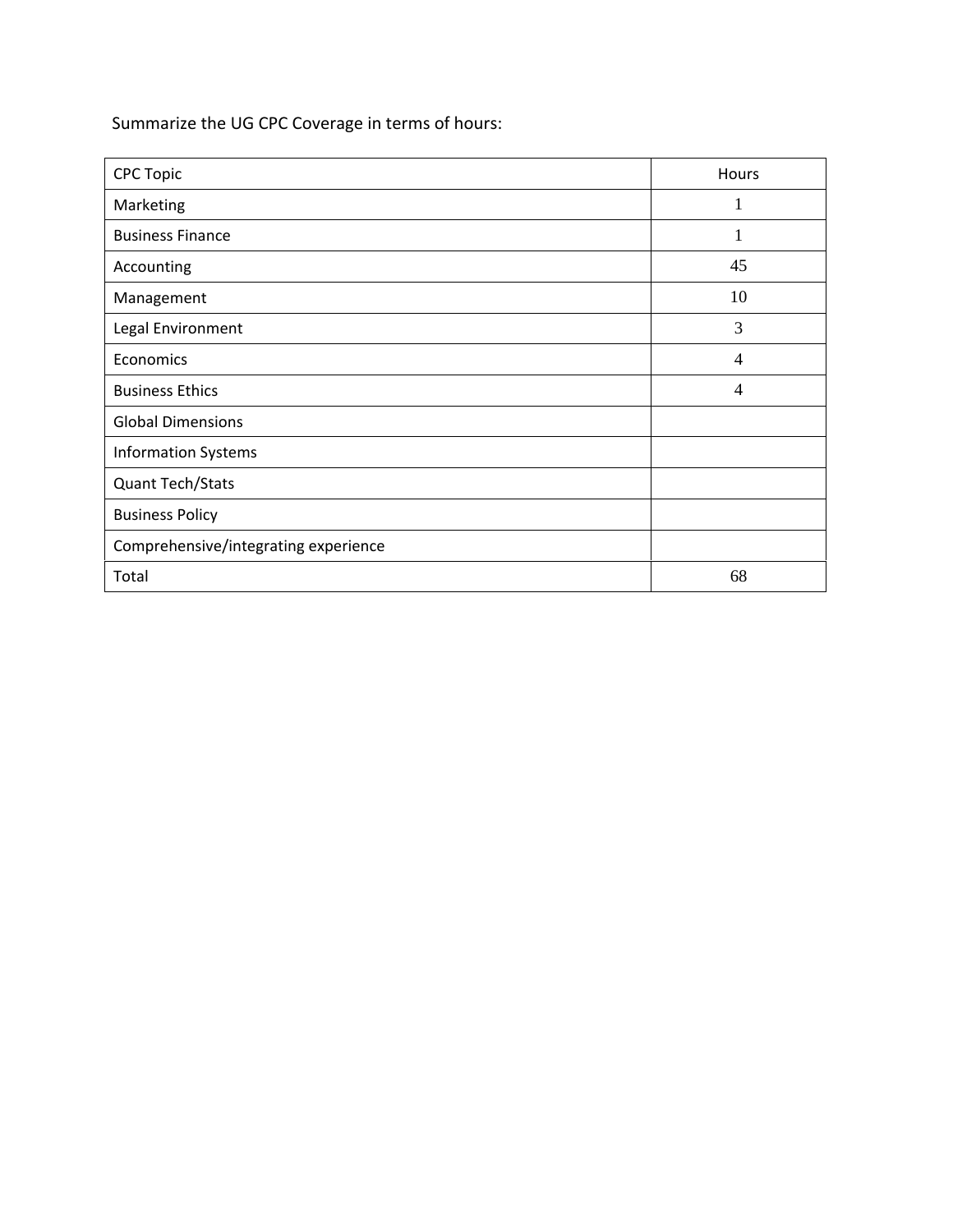Course Number: ECON 2113 Course Title: Principles of Macroeconomics

List all faculty who taught this course during the self-study year:

1. Dr. Frederick Jungman 2. Mr. Michael Scott

List all textbooks and required supplementary readings used:

| Author: McConnell, Brue, and Flynn |  | Title: Macroeconomics, 18 <sup>th</sup> ed. |  |
|------------------------------------|--|---------------------------------------------|--|
|------------------------------------|--|---------------------------------------------|--|

Publisher: McGraw-Hill, 2009

Provide a brief course description (Relate course description to UG CPC topics where appropriate):

### This course provides and overview of the entire U.S. economy and government's involvement in economic issues.

| Content                                                                | <b>Hours</b> |
|------------------------------------------------------------------------|--------------|
| Ch. 1: The Nature and Method of Economics                              | 5.0          |
| Ch 2: Introduction to Graphs &                                         | 2.0          |
| Capitalism and the Market System                                       |              |
| Ch 3: Demand and Supply                                                | 3.5          |
| Ch 6: The Private Sector and the Public Sector, The U.S. in the Global | 2.25         |
| Economy, & Intro to Macro.                                             |              |
| Ch 7: Measuring National Output and National Income                    | 5.25         |
| Ch 8: Economic Growth                                                  | 3.2          |
| Ch 9: Business Cycle, Unemployment and Inflation                       | 3.2          |
| Ch 10: Basic Macroeconomic Relationships                               | 3.1          |
| Ch 12: Aggregate Demand and Aggregate Supply                           | 1.5          |
| Ch 13: Fiscal Policy, Deficits, and Debt                               | 1.5          |
| Ch 14: Money and Banking                                               | 3.2          |
| Ch 15: How banks and thrifts create money                              | 3.2          |
| Ch 16: Monetary Policy                                                 | 4.7          |
| Ch 18: Phillips Curve                                                  | 1.7          |
| Ch 19: Monetarism and the Quantity Theory of Money                     | 1.7          |
| <b>TOTAL HOURS</b>                                                     | 45           |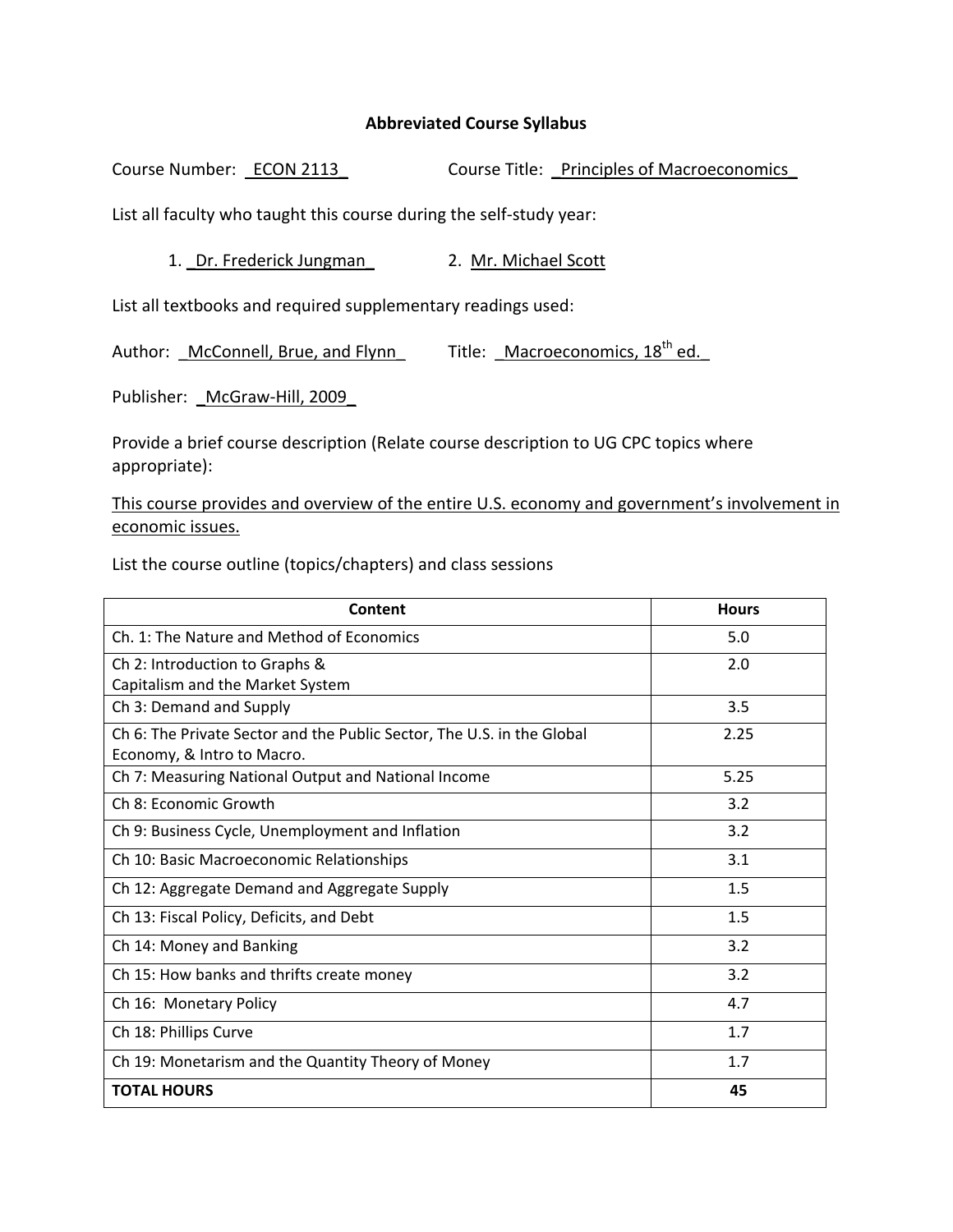$\overline{\phantom{0}}$ 

| <b>CPC Topic</b>                     | Hours        |
|--------------------------------------|--------------|
| Marketing                            | 1            |
| <b>Business Finance</b>              | 3            |
| Accounting                           |              |
| Management                           | 1            |
| Legal Environment                    |              |
| Economics                            | 45           |
| <b>Business Ethics</b>               |              |
| <b>Global Dimensions</b>             | 7            |
| <b>Information Systems</b>           |              |
| Quant Tech/Stats                     | $\mathbf{1}$ |
| <b>Business Policy</b>               |              |
| Comprehensive/integrating experience |              |
| <b>Total</b>                         | 60           |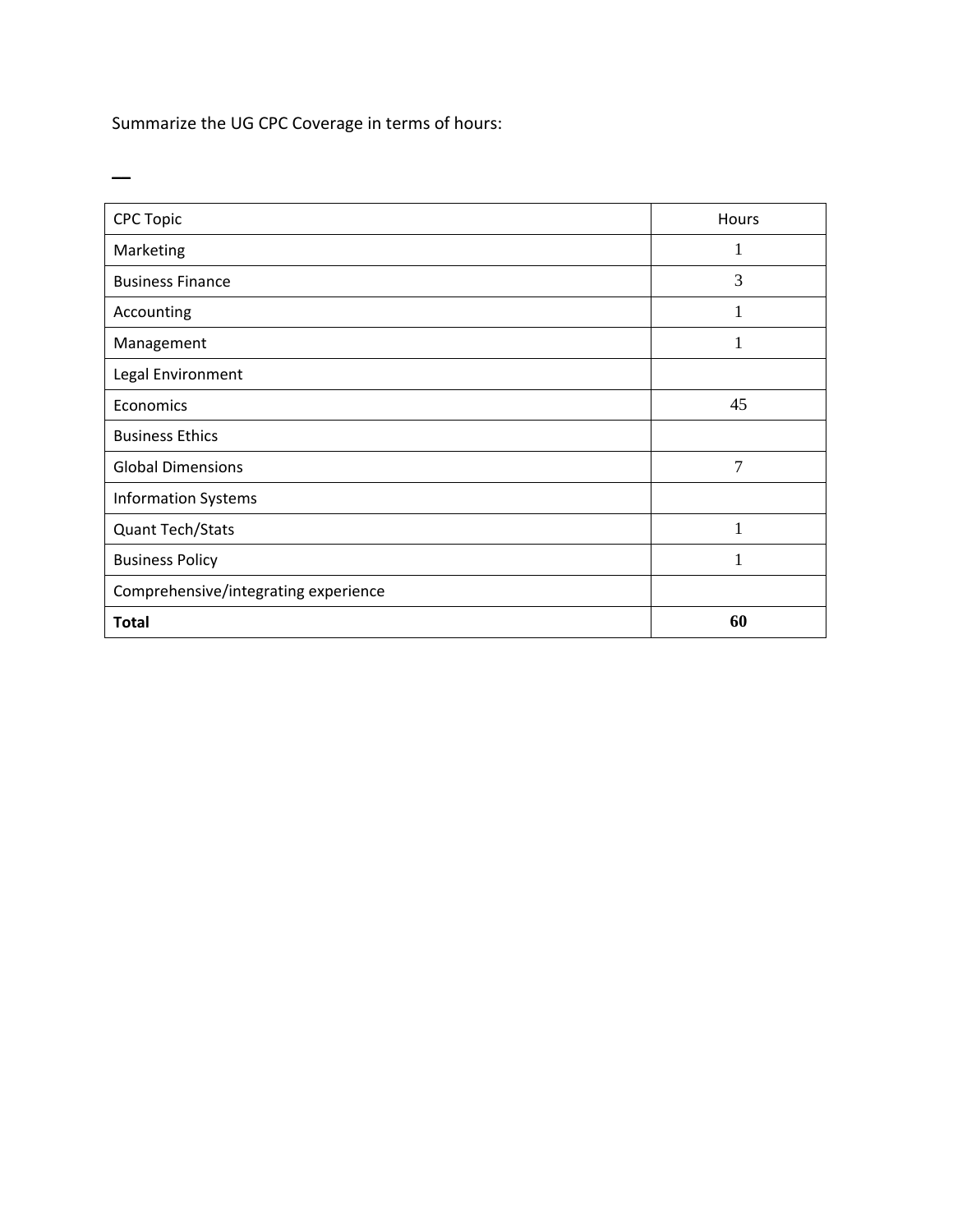Course Number: ECON 2123 Course Title: Principles of Microeconomics

List all faculty who taught this course during the self‐study year:

1. Mr. Michael Scott 2. Dr. Fred Jungman

List all textbooks and required supplementary readings used:

(1) William A. McEachern **ECON Micro 2** 

Author: (2) McConnell, Brue & Flynn\_ Title: \_Microeconomics (18<sup>th</sup> edition) South‐Western Cengage Learning

Publisher: McGraw-Hill

Provide a brief course description (Relate course description to UG CPC topics where appropriate):

This course focuses on economic theory and issues as related to the operation of individual organizations.

List the course outline (topics/chapters) and class sessions

| Content                                         | <b>Hours</b> |
|-------------------------------------------------|--------------|
| The Art and Science of Economic Analysis        | 3            |
| <b>Economic Tools and Economic Systems</b>      | 3            |
| <b>Economic Decision Makers</b>                 | 3            |
| Demand, Supply, and Markets                     | 3            |
| <b>Elasticity of Demand and Supply</b>          | 3            |
| <b>Consumer Choice and Demand</b>               | 3            |
| Production and Cost in the Firm                 | 3            |
| <b>Perfect Competition</b>                      | 3            |
| Monopoly                                        | 3            |
| Monopolistic Competition and Oligopoly          | 3            |
| <b>Resource Markets</b>                         | 3            |
| Labor Markets and Labor Unions                  | 3            |
| <b>Economic Regulation and Antitrust Policy</b> | 3            |
| <b>Public Goods and Public Choice</b>           | 3            |
| <b>Externalities and the Environment</b>        | 3            |
| <b>International Trade</b>                      | 3            |
| <b>Total Hours</b>                              | 45           |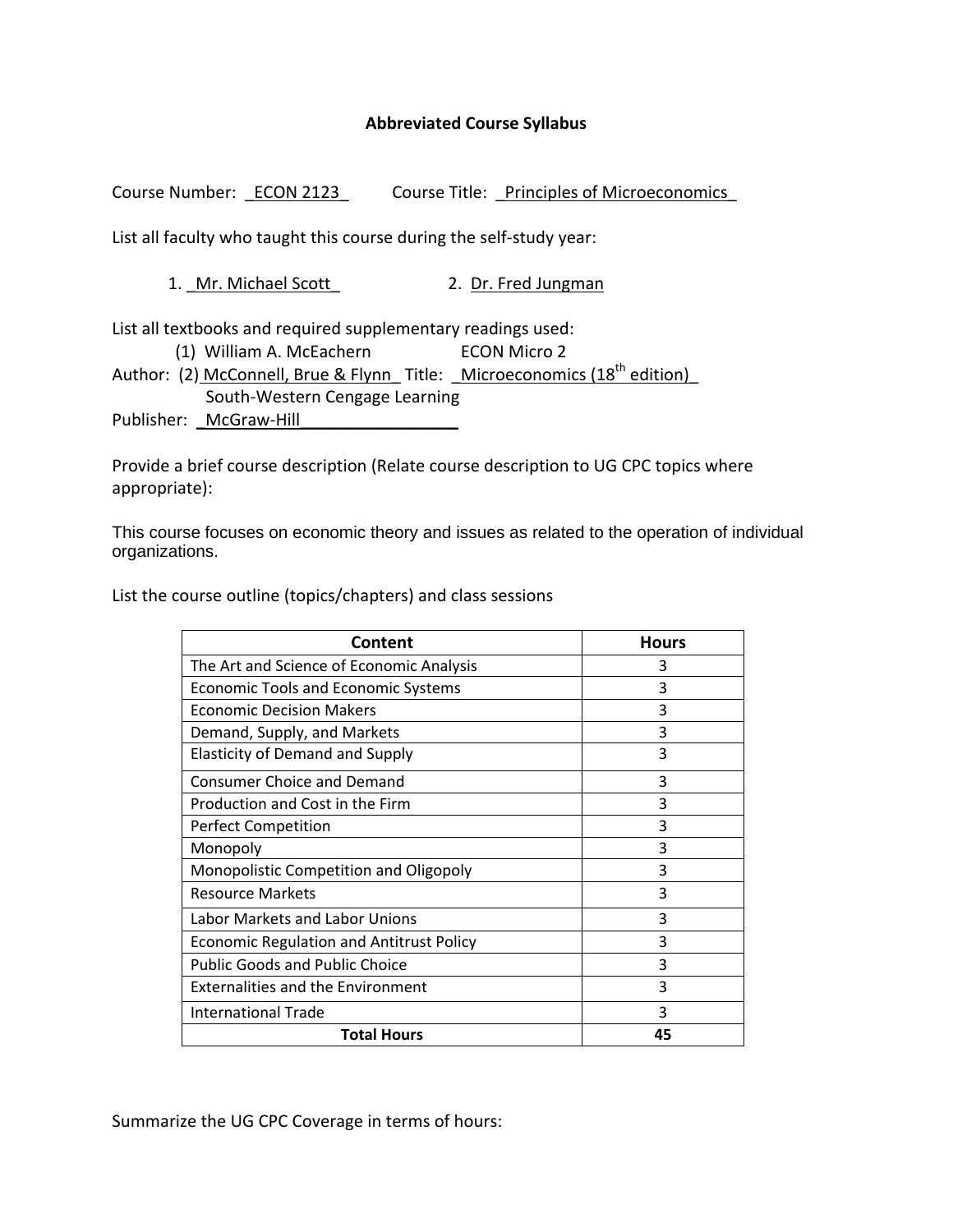| <b>CPC Topic</b>                     | Hours    |
|--------------------------------------|----------|
| Marketing                            | 3        |
| <b>Business Finance</b>              | 3        |
| Accounting                           | 3        |
| Management                           | 1        |
| Legal Environment                    | $\theta$ |
| Economics                            | 45       |
| <b>Business Ethics</b>               | $\Omega$ |
| <b>Global Dimensions</b>             | 5        |
| <b>Information Systems</b>           | 3        |
| <b>Quant Tech/Stats</b>              | 1        |
| <b>Business Policy</b>               | $\Omega$ |
| Comprehensive/integrating experience | $\Omega$ |
| Total                                | 64       |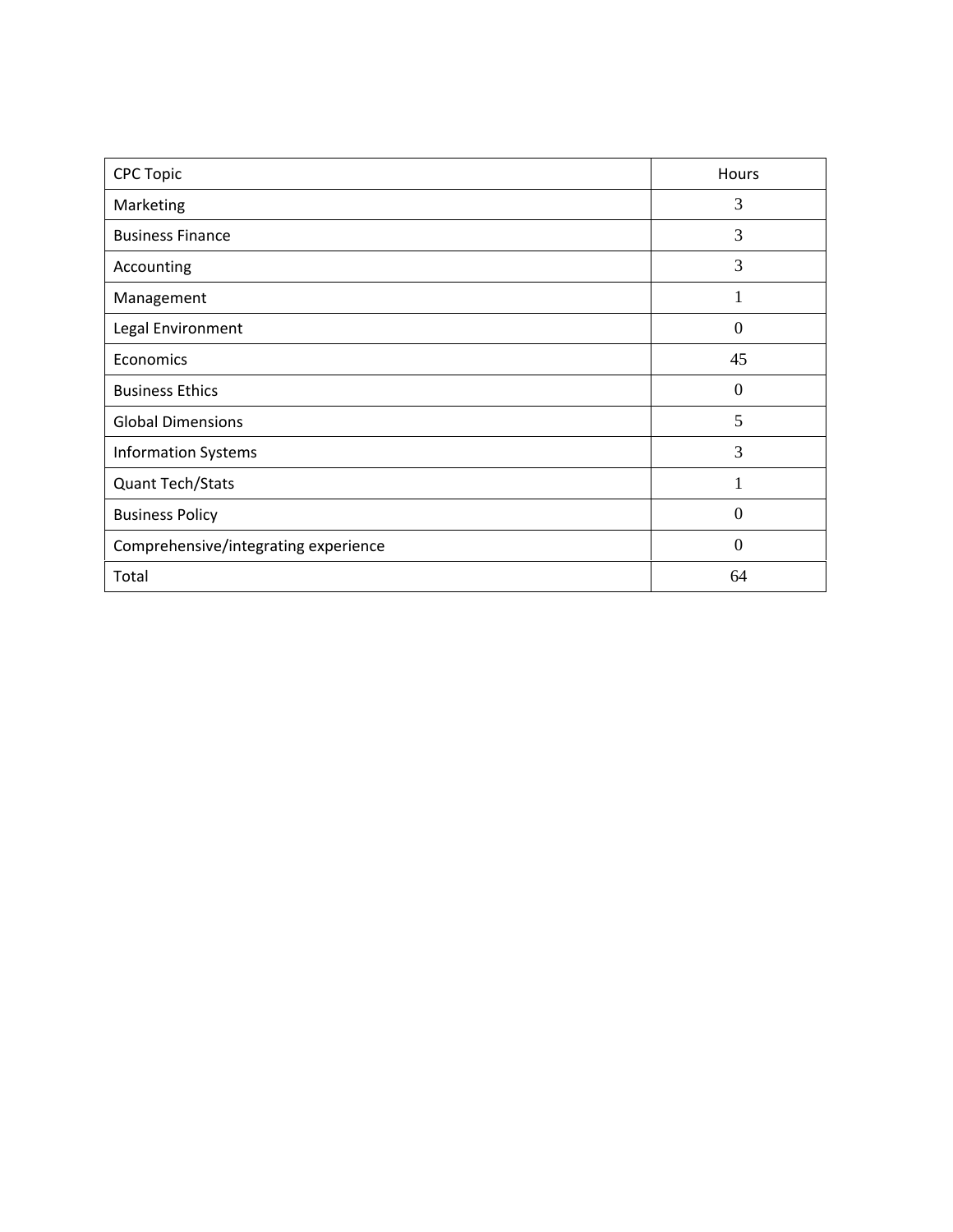Course Number: GBUS 2903 Course Title: Legal Environment of Business List all faculty who taught this course during the self-study year:

1. Dr. David Butler 2. Dr. Anthony Gorospe

List all textbooks and required supplementary readings used:

Author: Miller, Cross, Jentz Title: Essentials of the Legal Environment 3<sup>rd</sup> ed

Publisher: South Western: Cengage Learning

Provide a brief course description (Relate course description to UG CPC topics where appropriate):

\_Survey of the areas of our legal system and laws that impact today's business environment.\_

List the course outline (topics/chapters) and class sessions

| Content                                             | <b>Hours</b> |
|-----------------------------------------------------|--------------|
| Business and its Legal Environment                  | 3.1          |
| Courts and Alternative Dispute Resolution           | 3.1          |
| <b>Ethics and Business Decision Making</b>          | 3.1          |
| Constitutional Authority to Regulate Business       | 3.1          |
| Administrative Law                                  | 1.0          |
| Criminal Law and Cyber Crimes                       | 1.0          |
| <b>Torts and Product Liability</b>                  | 3.1          |
| Intellectual Property and Internet Law              | 1.6          |
| International Law in a Global Economy               | 1.6          |
| <b>Business Organizations</b>                       | 1.6          |
| <b>Contract Formation</b>                           | 4.6          |
| Contract Performance, Breach and Remedies           | 4.6          |
| Sales, Leases, and E-Contracts                      | 3.1          |
| Creditors' Rights and Bankruptcy                    | 3.1          |
| Employment, Immigration, and Labor Law              | 1.8          |
| <b>Employment Discrimination</b>                    | 1.8          |
| <b>Environmental Law</b>                            | 1.8          |
| <b>Investor Protection and Corporate Governance</b> | 1.9          |
| <b>TOTAL HOURS</b>                                  | 45           |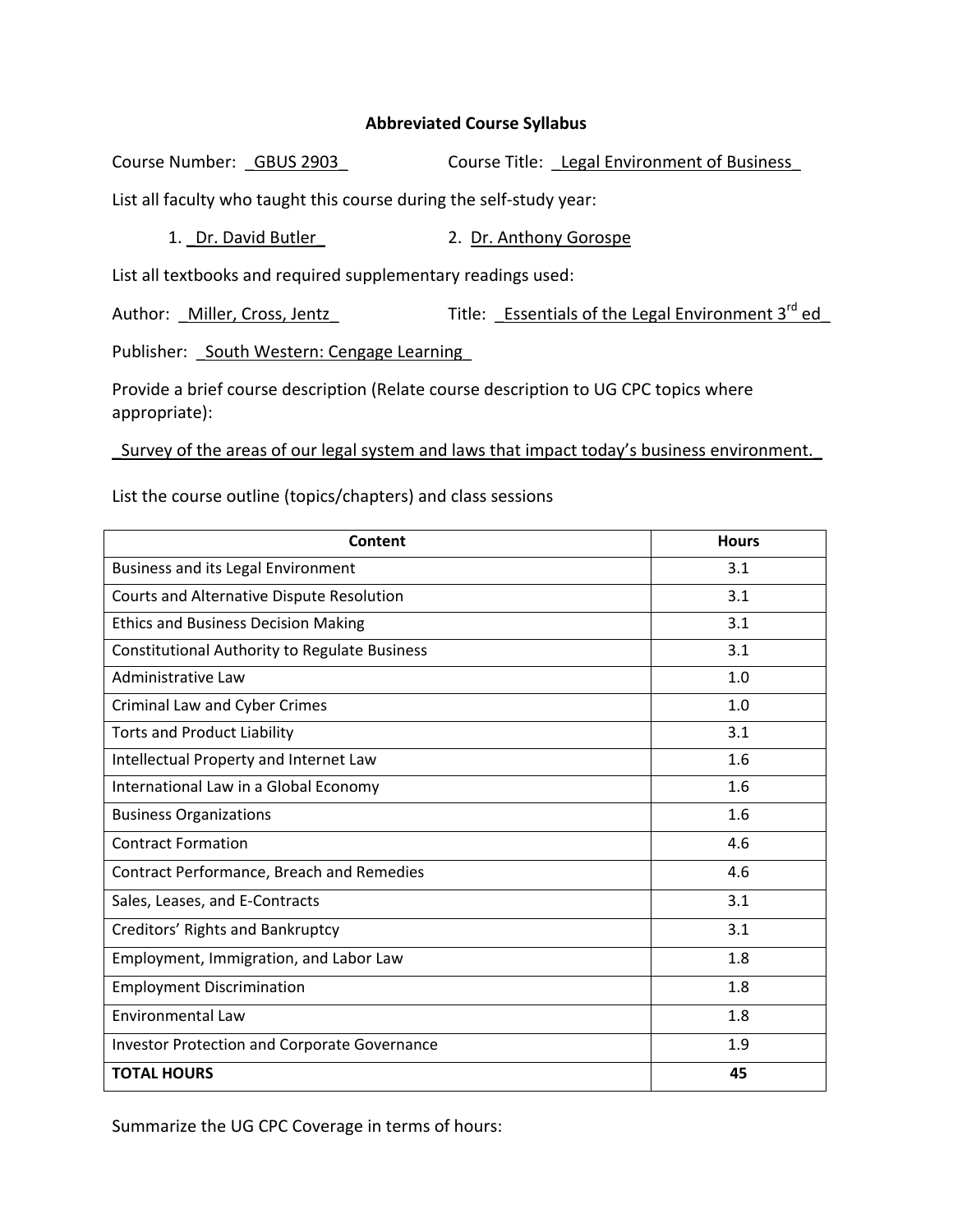| <b>CPC Topic</b>                     | Hours          |
|--------------------------------------|----------------|
| Marketing                            | $\overline{4}$ |
| <b>Business Finance</b>              | 3              |
| Accounting                           | $\theta$       |
| Management                           | 8              |
| Legal Environment                    | 45             |
| Economics                            | $\Omega$       |
| <b>Business Ethics</b>               | 5              |
| <b>Global Dimensions</b>             | 3              |
| <b>Information Systems</b>           | 3              |
| Quant Tech/Stats                     | $\Omega$       |
| <b>Business Policy</b>               | 0              |
| Comprehensive/integrating experience | $\Omega$       |
| <b>Total</b>                         | 71             |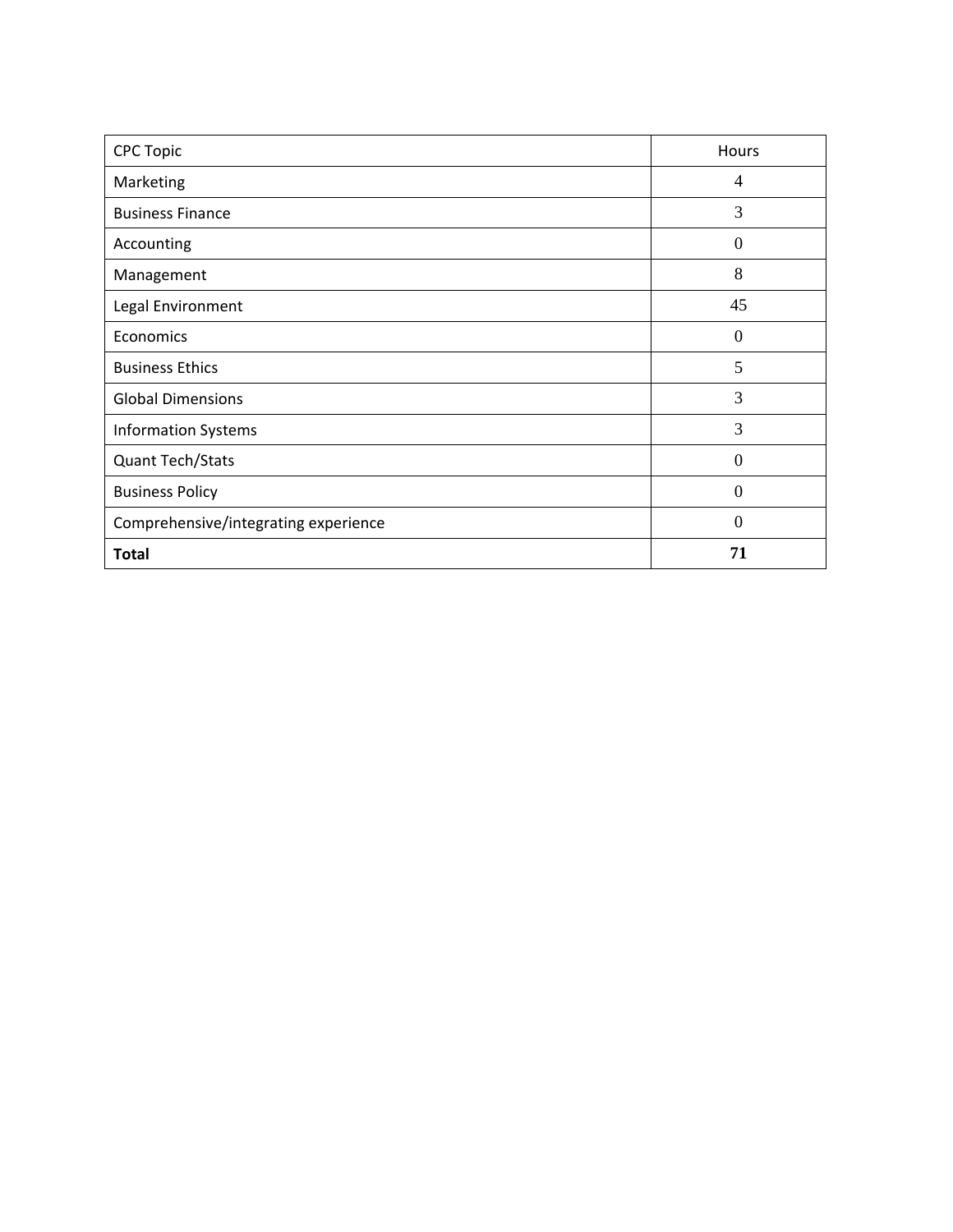Course Number: FIN 3163 Course Title: Business Finance

List all faculty who taught this course during the self‐study year:

1. Jim Breyley Jr. 2. David Hemley

List all textbooks and required supplementary readings used: 1) Block 1) Business Finance

Author: 2) Beasley Title: 2) CFIN

1) McGraw‐Hill

Publisher: 2) Cengage

Provide a brief course description (Relate course description to UG CPC topics where appropriate):

\_Business finance with emphasis on corporate methods and instruments of financing, time value of money, risk and return, valuation, capital budgeting, and const of capital. Prerequisites: ACCT 2133, ECON 2113 and 2123, MATH 1313 and 1513\_

| Content                                                 | <b>Hours</b> |
|---------------------------------------------------------|--------------|
| The Goals and Functions of Financial management         | 2.75         |
| Review of Accounting                                    | 2.75         |
| <b>Financial Analysis</b>                               | 3.25         |
| <b>Financial Forecasting</b>                            | 3.25         |
| Operating and Financial Leverage                        | 4.25         |
| Working Capital and the Financing Decision              | 3.25         |
| Current Asset Management                                | 2.25         |
| Sources of Short-Term Financing                         | 2.25         |
| <b>Capital Markets</b>                                  | 1.25         |
| <b>Investment Banking: Public and Private Placement</b> | 2.25         |
| Long-Term and Lease Financing                           | 1.25         |
| <b>Common and Preferred Stock Financing</b>             | 1.25         |
| Cost of Capital                                         | 4.25         |
| The Time Value of Money                                 | 2.25         |
| Valuation and Rates of Return                           | 2.25         |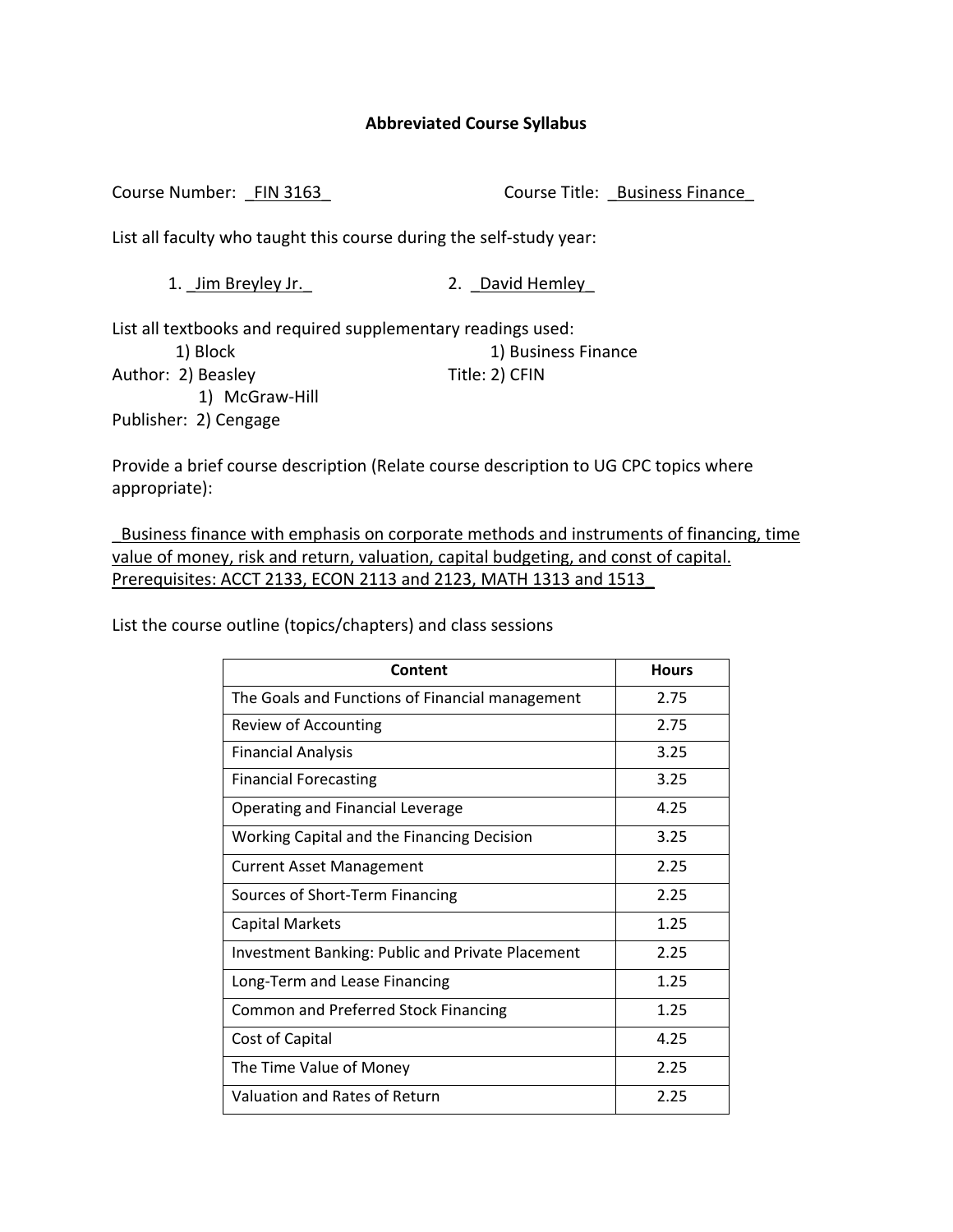| The Capital budgeting Process | 6.25 |
|-------------------------------|------|
| <b>Total Hours</b>            | 45   |

\_\_

| <b>CPC Topic</b>                     | Hours          |
|--------------------------------------|----------------|
| Marketing                            | 1              |
| <b>Business Finance</b>              | 45             |
| Accounting                           | 10             |
| Management                           | 3              |
| Legal Environment                    | 1              |
| Economics                            | 6              |
| <b>Business Ethics</b>               | 6              |
| <b>Global Dimensions</b>             | 1              |
| <b>Information Systems</b>           | $\overline{0}$ |
| Quant Tech/Stats                     | 3              |
| <b>Business Policy</b>               | $\theta$       |
| Comprehensive/integrating experience | $\overline{0}$ |
| Total                                | 76             |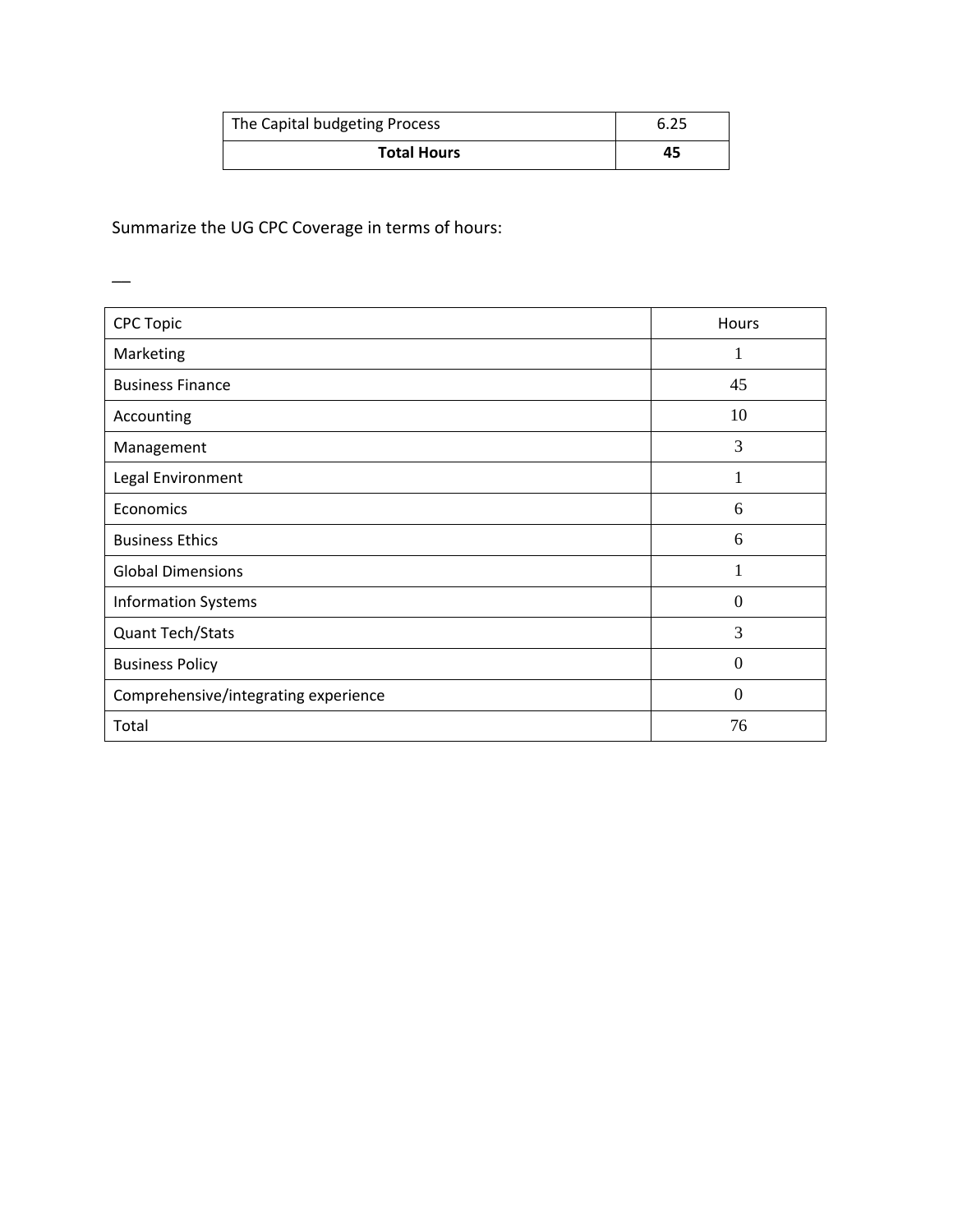Course Number: GBUS 3753\_ Course Title: Business Research

List all faculty who taught this course during the self-study year:

1. Karen Sneary

List all textbooks and required supplementary readings used:

Author: Cooper and Schindler Title: Business Research Methods 11<sup>th</sup> ed.

Publisher: McGraw-Hill Irwin

Provide a brief course description (Relate course description to UG CPC topics where appropriate):

\_GBUS 3753 Business Research Applied business statistics and research techniques relevant to business decision making.\_

| Content                                                                    | <b>Hours</b> |
|----------------------------------------------------------------------------|--------------|
| Research in Business                                                       | 1.5          |
| <b>Ethics in Business Research</b>                                         | 1.5          |
| Thinking Like a Researcher                                                 | 3            |
| The Research Process: An Overview                                          | 1.5          |
| Clarifying the Research Question through Secondary Data<br>and Exploration | 1.5          |
| Research Design: An Overview                                               | 3            |
| <b>Oualitative Research</b>                                                | 3            |
| <b>Observation Studies</b>                                                 | 1.5          |
| Experiments                                                                | 1.5          |
| Surveys                                                                    | 3            |
| Measurement                                                                | 1.5          |
| <b>Measurement Scales</b>                                                  | 1.5          |
| Questionnaires and Instruments                                             | 3            |
| Sampling                                                                   | 3            |
| Data Preparation and Description                                           | 1.5          |
| Exploring, Displaying, and Examining Data                                  | 1.5          |
| <b>Hypothesis Testing</b>                                                  | 3            |
| Measures of Association                                                    | 3            |
| Multivariate Analysis: An Overview                                         | 3            |
| Presenting Insights and Findings                                           | 3            |
| <b>Total Hours</b>                                                         | 45           |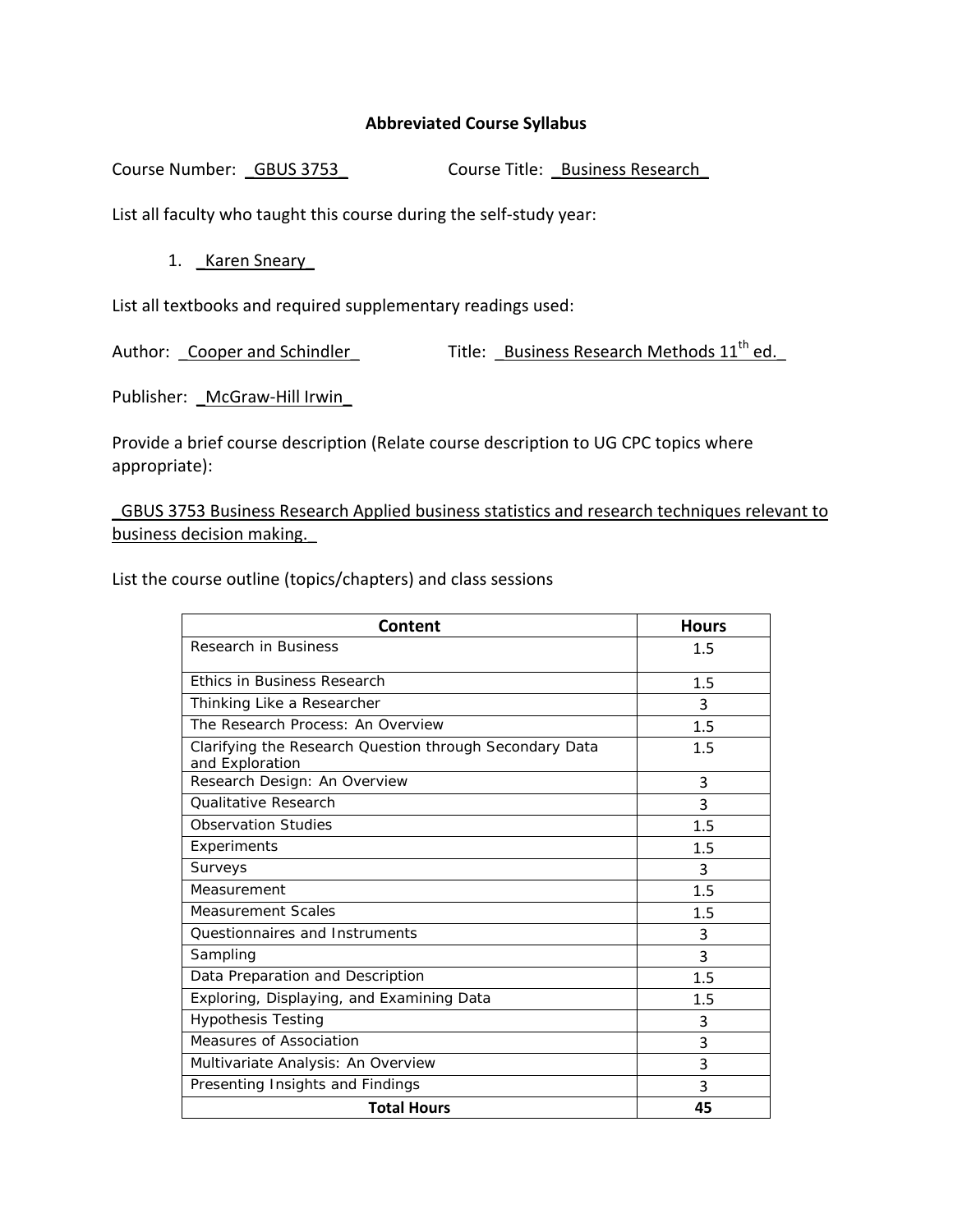| <b>CPC Topic</b>                     | Hours          |
|--------------------------------------|----------------|
| Marketing                            | $\overline{2}$ |
| <b>Business Finance</b>              | 3              |
| Accounting                           | 3              |
| Management                           | 35             |
| Legal Environment                    | $\overline{2}$ |
| Economics                            | 3              |
| <b>Business Ethics</b>               | 5              |
| <b>Global Dimensions</b>             | 5              |
| <b>Information Systems</b>           | 4              |
| Quant Tech/Stats                     | 4              |
| <b>Business Policy</b>               | $\theta$       |
| Comprehensive/integrating experience | $\theta$       |
| Total                                | 66             |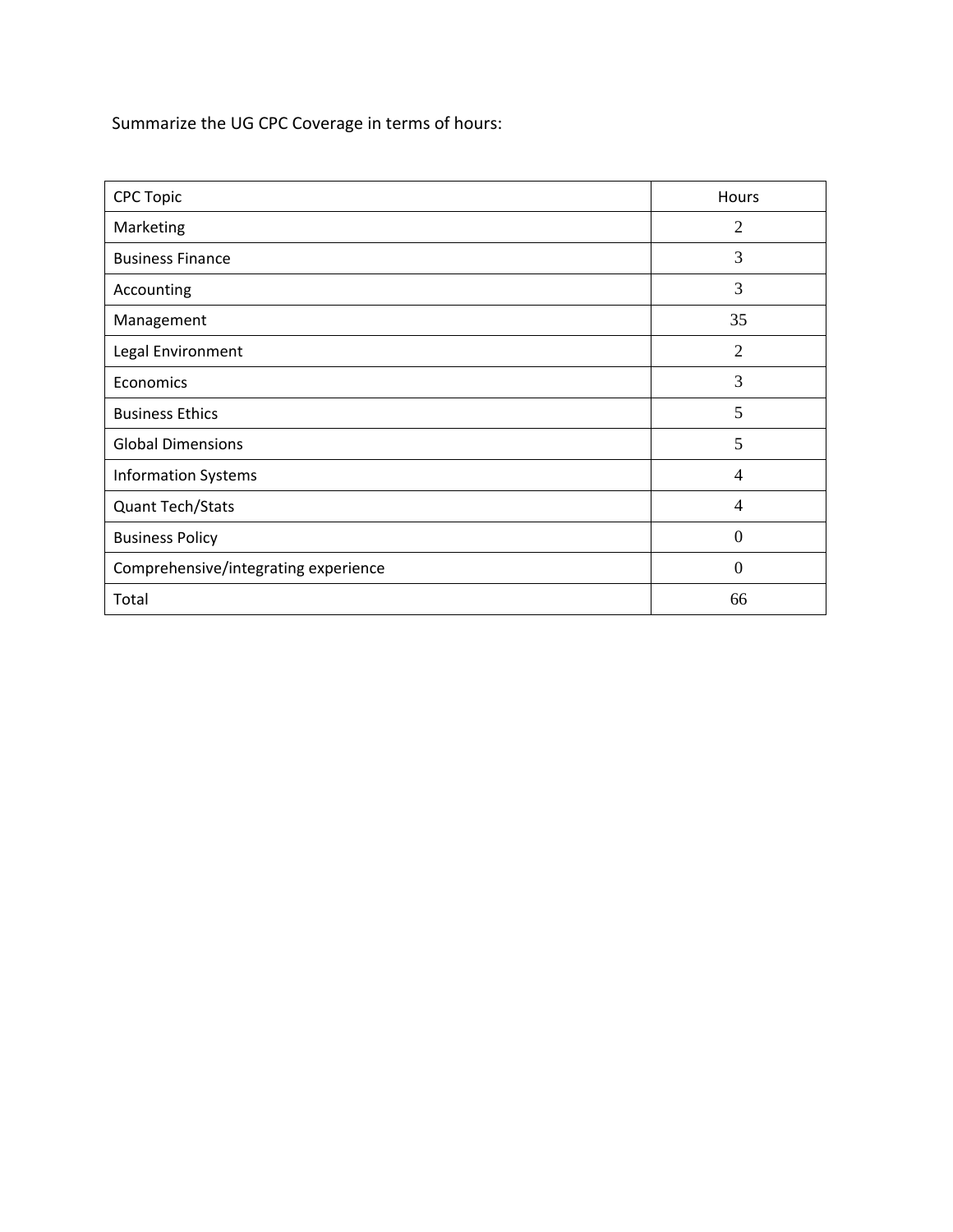### **ABBREVIATED SYLLABUS**

| <b>Course Number:</b>                       | <b>GBUS 3953</b>                                                                                                                                                                                               |                       |
|---------------------------------------------|----------------------------------------------------------------------------------------------------------------------------------------------------------------------------------------------------------------|-----------------------|
| <b>Course Name:</b><br>Instructor:          | <b>Business, Society &amp; Government</b><br>Dr. Steven Palmer                                                                                                                                                 |                       |
| <b>Required Text(s):</b>                    | John F. Steiner and George A. Steiner, Business, Government and Society: A<br>Managerial Perspective, 12th Edition, McGraw-Hill/Irwin, ©2009, ISBN-13<br>9780073405056                                         |                       |
|                                             | Core Values - an ethics simulation.                                                                                                                                                                            |                       |
| <b>Course Description:</b>                  | A study of the interactions of business, government and society with a focus<br>on government regulation, business ethics and the social responsibilities of<br>business firms. Prerequisite: Junior standing. |                       |
| <b>Topic Outline:</b>                       |                                                                                                                                                                                                                | <b>Contact Hours:</b> |
| 9<br><b>Corporate Social Responsibility</b> |                                                                                                                                                                                                                |                       |
| <b>Business Ethics</b>                      |                                                                                                                                                                                                                | 12                    |
| <b>Business in Politics</b>                 | 3                                                                                                                                                                                                              |                       |
| 3<br><b>Regulating Business</b>             |                                                                                                                                                                                                                |                       |
| Environment                                 |                                                                                                                                                                                                                | 3                     |
| Globalization                               |                                                                                                                                                                                                                | 3                     |
| Corporate Governance                        |                                                                                                                                                                                                                | 3                     |
| Consumerism                                 |                                                                                                                                                                                                                | 3                     |
| Workplace<br>6                              |                                                                                                                                                                                                                |                       |
|                                             | <b>Total Sessions (Contact Hours must equal 45 hours)</b>                                                                                                                                                      | 45                    |

| <b>Summary of CPC Topics Covered in this Course:</b> | <b>Contact Hours:</b> |
|------------------------------------------------------|-----------------------|
| Marketing                                            |                       |
| Finance                                              |                       |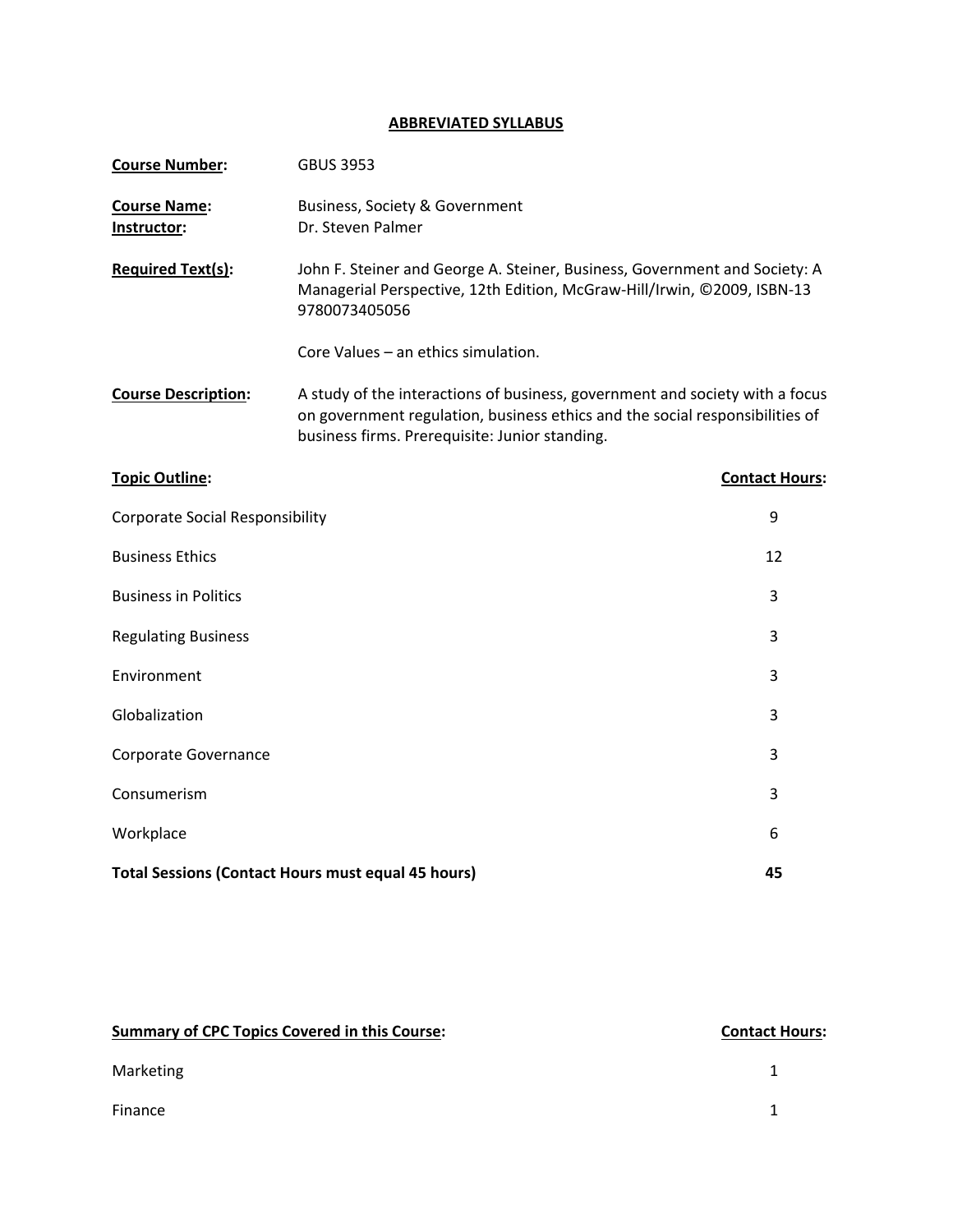# Accounting

| Management                                        | 18 |
|---------------------------------------------------|----|
| Human Resource Management                         |    |
| <b>Production/Operations Management</b>           |    |
| <b>Organizational Behavior</b>                    |    |
| Law                                               | 23 |
| Economics                                         |    |
| Ethics                                            | 32 |
| <b>Global Business</b>                            | 4  |
| <b>Information Systems</b>                        |    |
| <b>Statistics</b>                                 |    |
| Integration/Policy                                |    |
| Total (estimate of contact hours - may exceed 45) | 79 |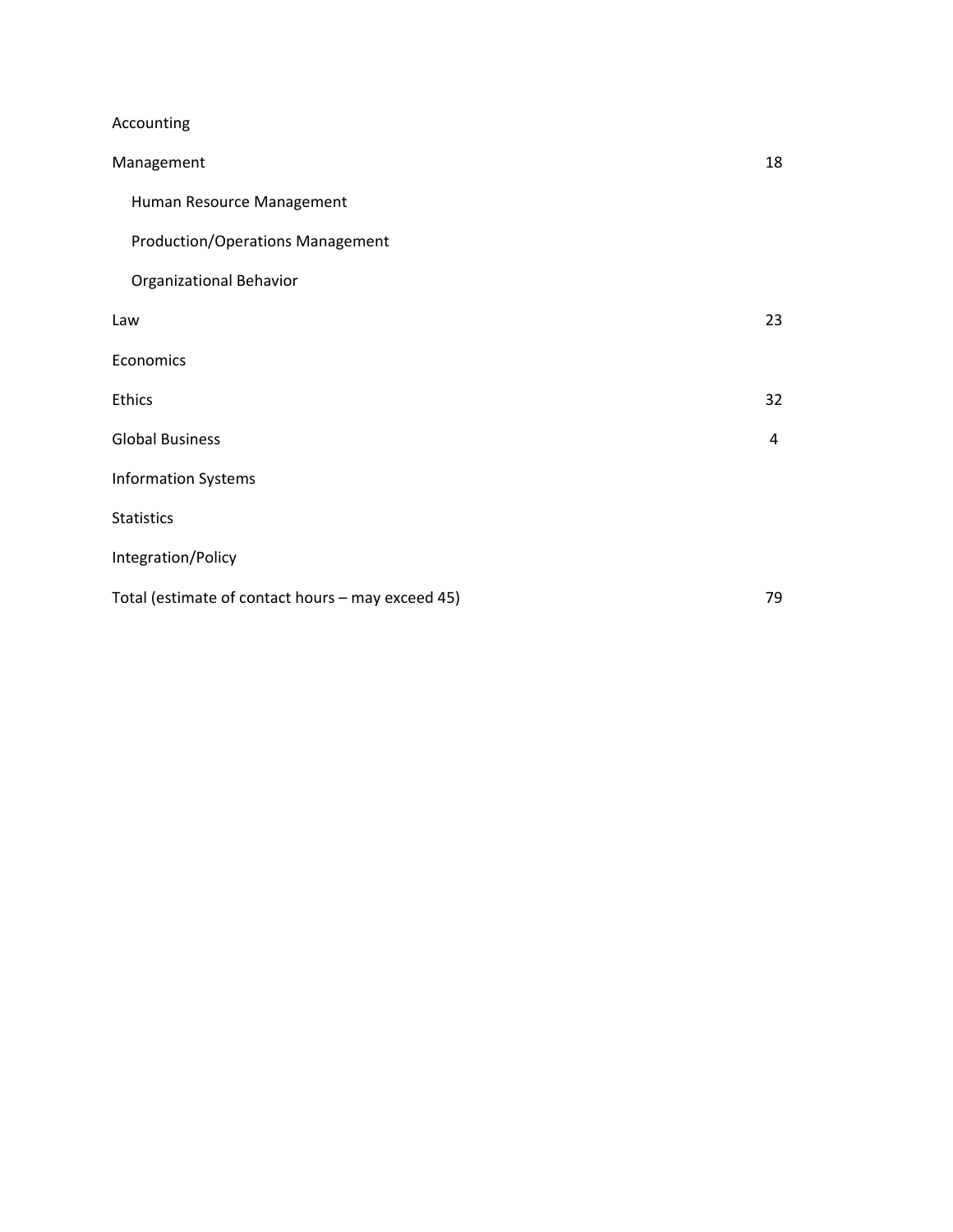Course Number: MGMT 3063 Course Title: Principles of Management

List all faculty who taught this course during the self‐study year:

1. Mark Pippin <br>2. Mrs. Liberty Holleman-Gorospe

List all textbooks and required supplementary readings used:

Author: Williams, Chuck  $\qquad$  Title: Management 3, 3<sup>rd</sup> ed.

Publisher: South-Western/Cengage Learning 2011

Provide a brief course description (Relate course description to UG CPC topics where appropriate):

A systems approach to the study of business management with special emphasis on planning, organizing, directing, and controlling. \_

| <b>Content</b>                          | <b>Hours</b> |
|-----------------------------------------|--------------|
| Management                              | 3            |
| <b>History of Management</b>            | 3            |
| <b>Ethics and Social Responsibility</b> | 3            |
| <b>Planning and Decision Making</b>     | 3            |
| <b>Organizational Strategy</b>          | 3            |
| <b>Innovation and Change</b>            | 3            |
| Designing Adaptive Organizations        | 3            |
| <b>Managing Teams</b>                   | 3            |
| <b>Managing Human Resource Systems</b>  | 3            |
| Motivation                              | 3            |
| Leadership                              | 3            |
| Managing communications                 | 3            |
| Control                                 | 3            |
| <b>Managing Service</b>                 | 3            |
| <b>Manufacturing Operations</b>         | ੨            |
| Final                                   | 45           |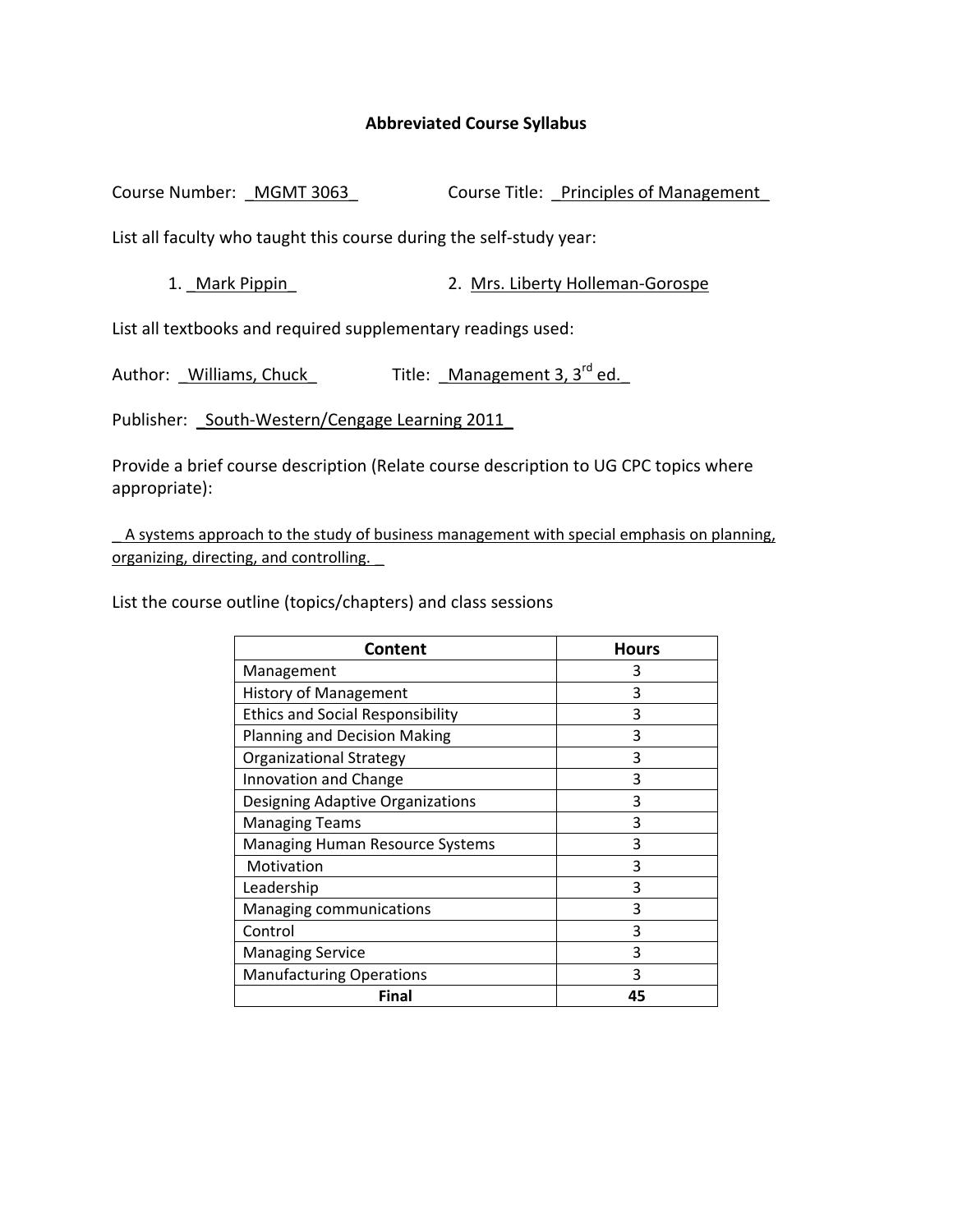| <b>CPC Topic</b>                     | Hours          |
|--------------------------------------|----------------|
| Marketing                            | $\overline{0}$ |
| <b>Business Finance</b>              | $\theta$       |
| Accounting                           | $\theta$       |
| Management                           | 45             |
| Legal Environment                    | 15             |
| Economics                            | 0.25           |
| <b>Business Ethics</b>               | 7.5            |
| <b>Global Dimensions</b>             | 3.75           |
| <b>Information Systems</b>           | $\overline{2}$ |
| Quant Tech/Stats                     | $\theta$       |
| <b>Business Policy</b>               | $\overline{2}$ |
| Comprehensive/integrating experience | $\Omega$       |
| Total                                | 75.5           |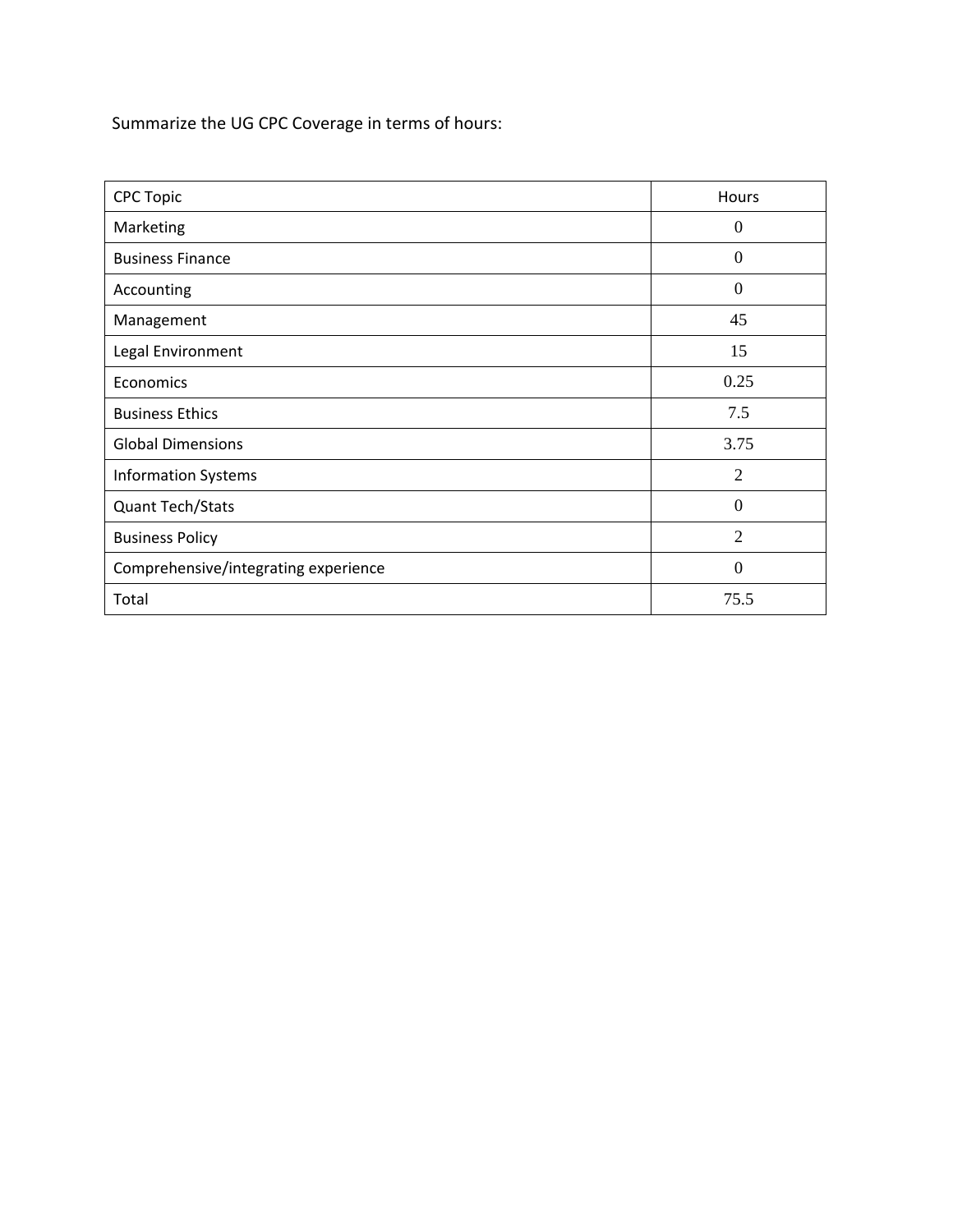## **ABBREVIATED SYLLABUS**

| <b>Course Number:</b>                               | <b>MGMT 4433</b>                                                                                                                                                                                                                                                                     |                       |
|-----------------------------------------------------|--------------------------------------------------------------------------------------------------------------------------------------------------------------------------------------------------------------------------------------------------------------------------------------|-----------------------|
| <b>Course Name:</b>                                 | <b>Business Policy</b>                                                                                                                                                                                                                                                               |                       |
| Instructor:                                         | Dr. Steven Palmer                                                                                                                                                                                                                                                                    |                       |
| <b>Required Text(s):</b>                            | John A. Pearce II and Richard B. Robinson, Strategic Management:<br>Formulation, Implementation, and Control, 12 edition, McGraw-Hill/Irwin:<br>Boston, 2011                                                                                                                         |                       |
|                                                     | Capstone and Comp-XM simulation packages                                                                                                                                                                                                                                             |                       |
| <b>Course Description:</b>                          | A capstone course in which the student will have an opportunity to integrate<br>concepts learned and philosophies developed in other business courses. Pre:<br>Completion, with grade of "C" or higher, of all other courses in Business Core.<br>To be taken in the final semester. |                       |
| <b>Topic Outline:</b>                               |                                                                                                                                                                                                                                                                                      | <b>Contact Hours:</b> |
| <b>Strategic Management</b>                         |                                                                                                                                                                                                                                                                                      | 1.5                   |
| <b>Company Mission</b>                              |                                                                                                                                                                                                                                                                                      | 1.5                   |
| Corporate Social Responsibility and Business Ethics |                                                                                                                                                                                                                                                                                      | 3                     |
| The External Environment                            |                                                                                                                                                                                                                                                                                      | 3                     |
| The Global Environment                              |                                                                                                                                                                                                                                                                                      | 3                     |
| <b>Internal Analysis</b>                            |                                                                                                                                                                                                                                                                                      | 3                     |
| Long-Term Objectives and Strategies                 |                                                                                                                                                                                                                                                                                      | 3                     |
| <b>Business Strategy</b>                            |                                                                                                                                                                                                                                                                                      | 3                     |
| <b>Multibusiness Strategy</b>                       |                                                                                                                                                                                                                                                                                      | 3                     |
| Implementation                                      |                                                                                                                                                                                                                                                                                      | 3                     |
| <b>Organizational Structure</b>                     |                                                                                                                                                                                                                                                                                      | 3                     |
| Leadership and Culture                              |                                                                                                                                                                                                                                                                                      | 3                     |
| <b>Strategic Control</b>                            |                                                                                                                                                                                                                                                                                      | 3                     |
| Innovation and Entrepreneurship                     |                                                                                                                                                                                                                                                                                      | 3                     |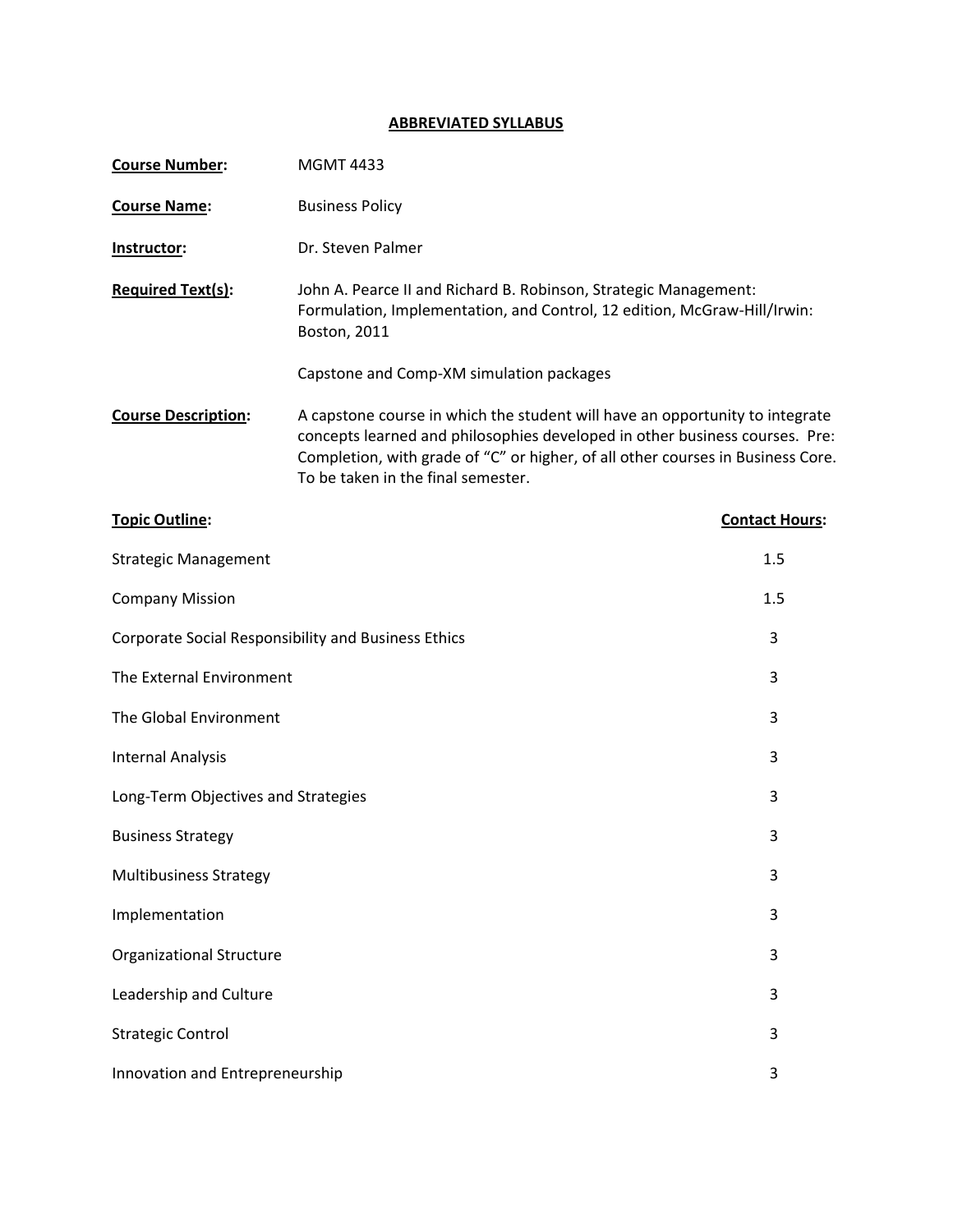| <b>Integration Experiences</b>                       | 6                     |
|------------------------------------------------------|-----------------------|
| Total Sessions (Contact Hours must equal 45 hours)   | 45                    |
| <b>Summary of CPC Topics Covered in this Course:</b> | <b>Contact Hours:</b> |
| Marketing                                            | $\overline{2}$        |
| Finance                                              | 12                    |
| Accounting                                           | $\overline{2}$        |
| Management                                           | 20                    |
| Law                                                  | 3                     |
| Economics                                            | $\overline{2}$        |
| Ethics                                               | 3                     |
| <b>Global Business</b>                               | 3                     |
| <b>Information Systems</b>                           |                       |
| <b>Statistics</b>                                    |                       |
| Integration/Policy                                   | 45                    |
| Total (estimate of contact hours - may exceed 45)    |                       |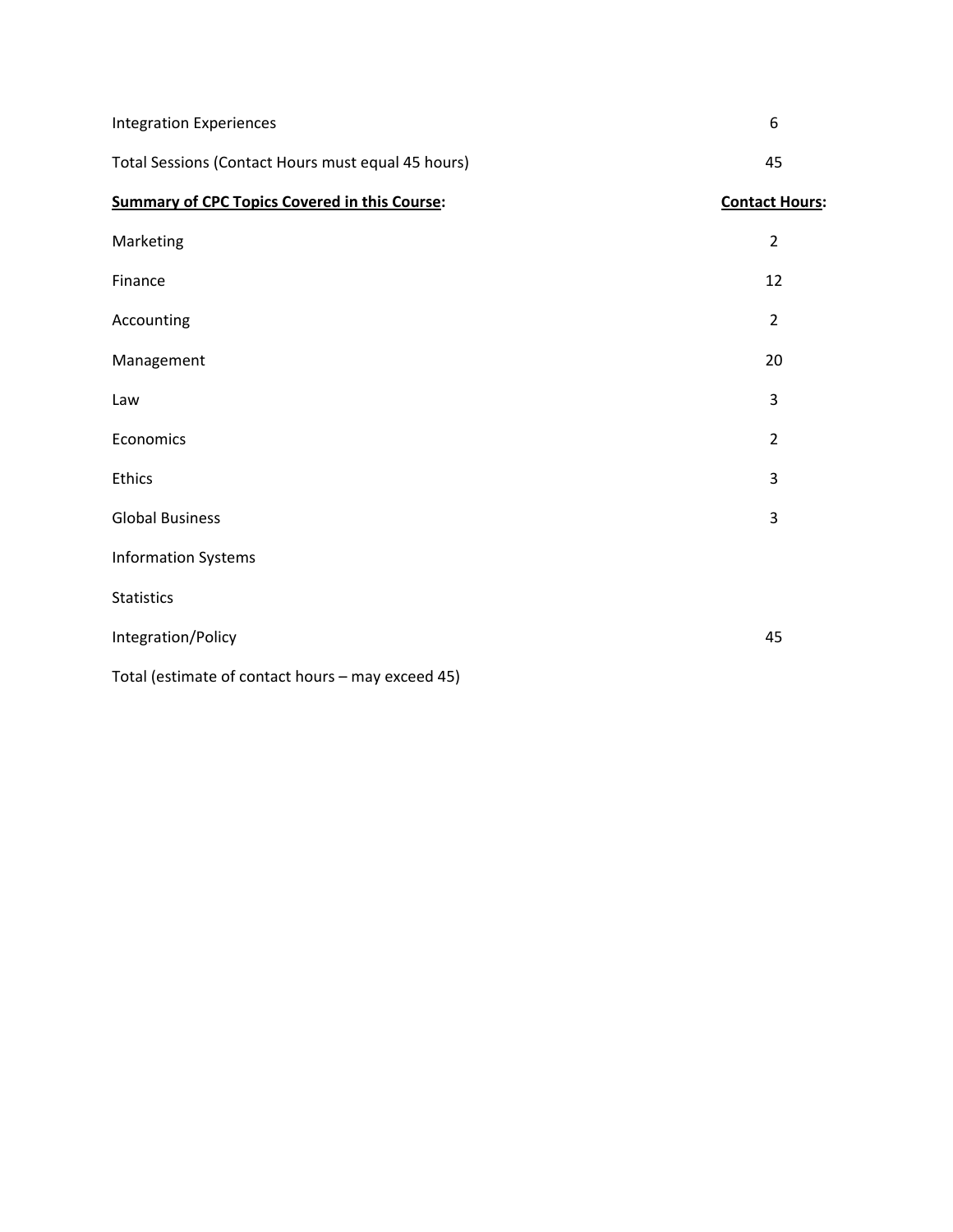Course Number: MRKT 3043 Course Title: Principles of Marketing

List all faculty who taught this course during the self‐study year:

1. Gary Tucker 2. \_\_\_

List all textbooks and required supplementary readings used:

Author: Grewal/Levy Title: M. Marketing

Publisher: McGraw-Hill

Provide a brief course description (Relate course description to UG CPC topics where appropriate):

\_A survey of the nature, scope, and economic importance of marketing.\_

List the course outline (topics/chapters) and class sessions

| Content                                                 | <b>Hours</b>   |
|---------------------------------------------------------|----------------|
| Overview of Marketing                                   | 2              |
| Developing Marketing Strategies and a Marketing<br>Plan | 2              |
| Marketing Ethics                                        | 3              |
| Analyzing the Marketing Environment                     | 3              |
| <b>Consumer Behavior</b>                                | 3              |
| <b>Business-to-Business Marketing</b>                   | $\overline{2}$ |
| Global Marketing                                        | 3              |
| Segmentation, Targeting, and Positioning                | 3              |
| Marketing Research and Information Systems              | 3              |
| Product, Branding, and Packaging Decisions              | 1.5            |
| Developing New Products                                 | 1.5            |
| Services the Intangible Product                         | 3              |
| Pricing Concepts for Establishing Value                 | 3              |
| Supply Chain Management                                 | 3              |
| Retailing and Multichannel Marketing                    | 3              |
| <b>Integrated Marketing Communications</b>              | 3              |
| Advertising, Public Relations, and Sales Promotions     | 1.5            |
| Personal Selling and Sales Management                   | 1.5            |
|                                                         | 45             |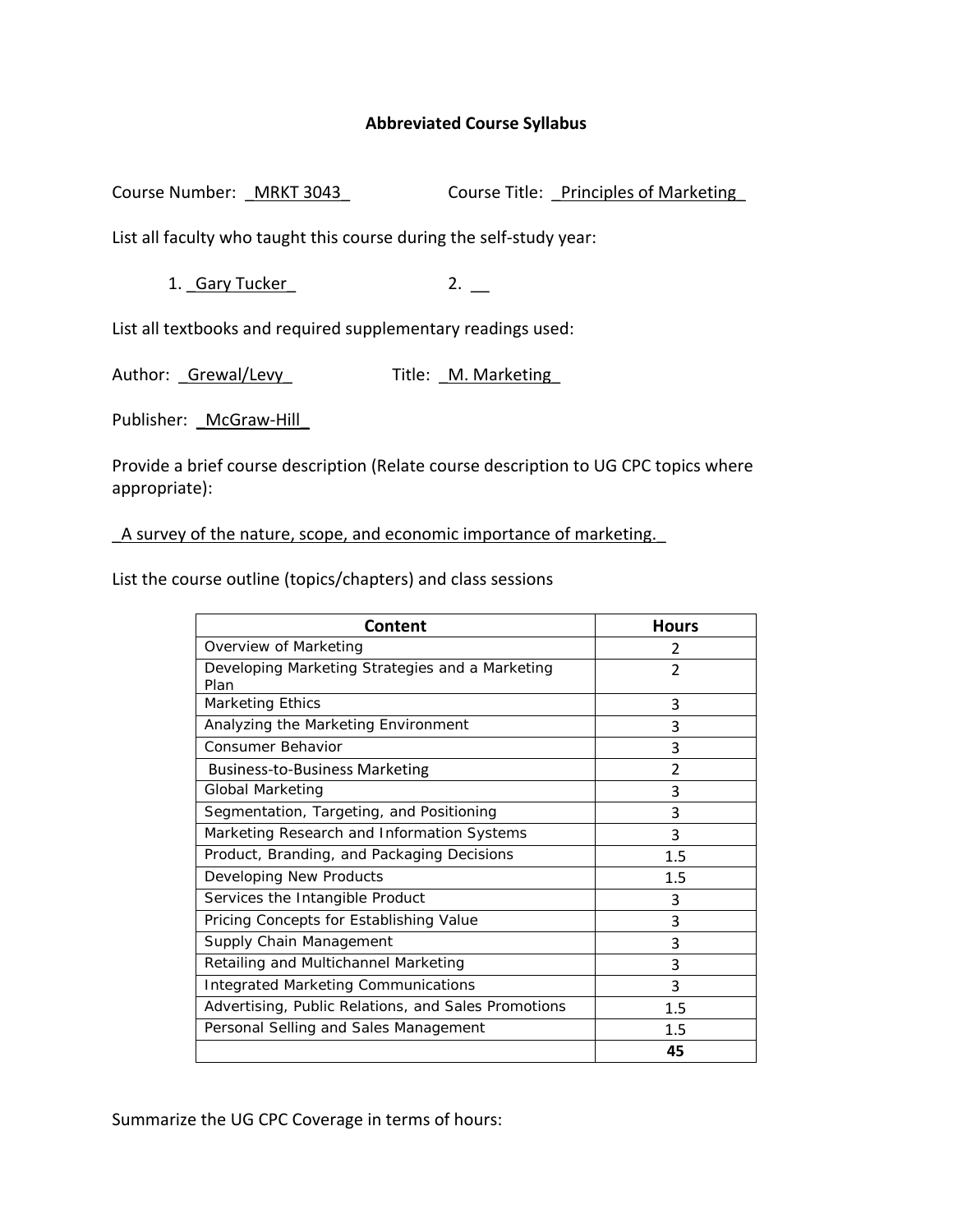| <b>CPC Topic</b>                     | Hours    |
|--------------------------------------|----------|
| Marketing                            | 45       |
| <b>Business Finance</b>              | $\theta$ |
| Accounting                           | $\Omega$ |
| Management                           | 9        |
| Legal Environment                    | 3        |
| Economics                            | 3        |
| <b>Business Ethics</b>               | 3        |
| <b>Global Dimensions</b>             | 3        |
| <b>Information Systems</b>           | $\theta$ |
| <b>Quant Tech/Stats</b>              | 3        |
| <b>Business Policy</b>               | $\Omega$ |
| Comprehensive/integrating experience | $\Omega$ |
| Total                                | 69       |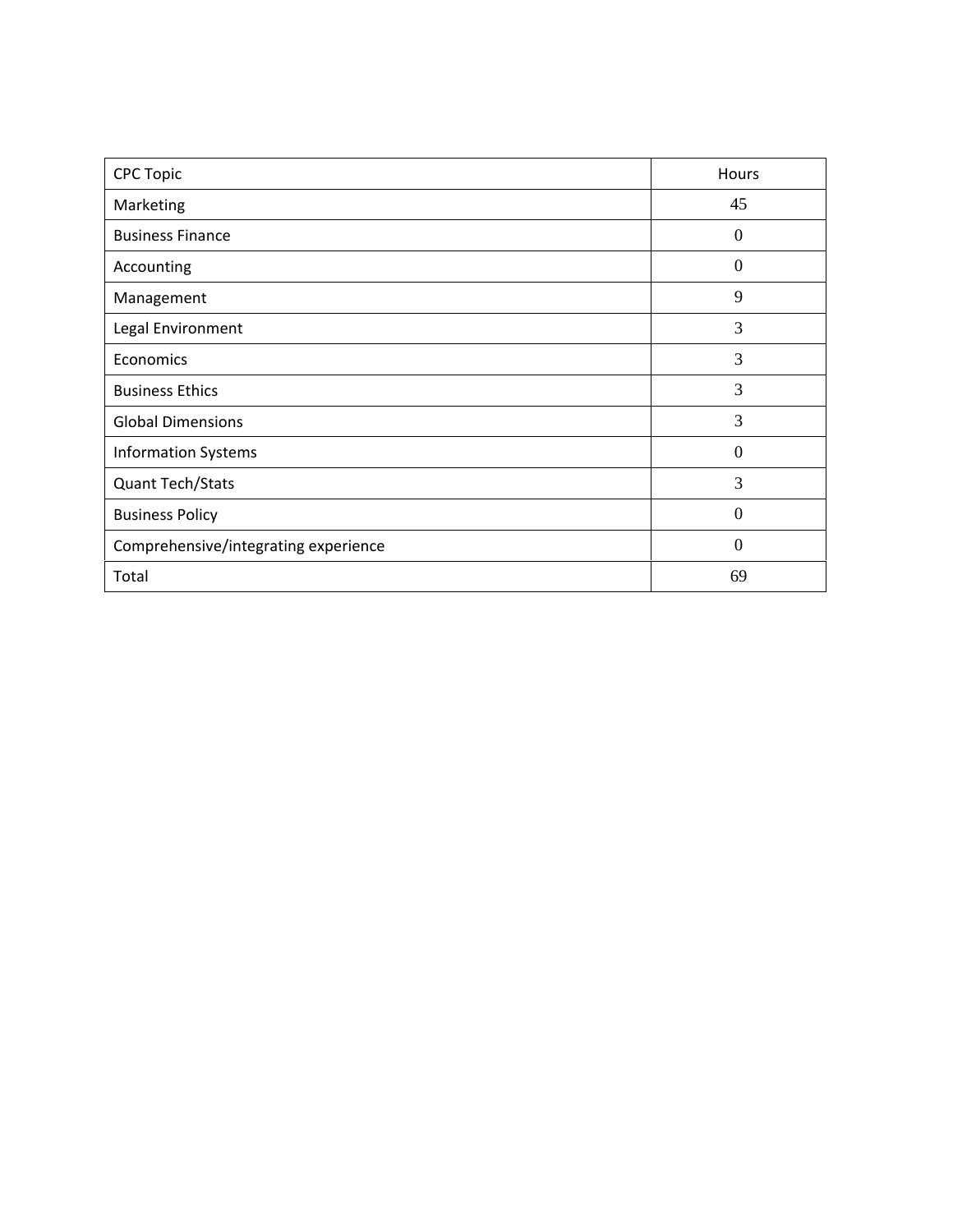Course Number: \_ MIS 3413\_ Course Title: \_ Management Information Systems

List all faculty who taught this course during the self‐study year:

1. Brandi Gann

List all textbooks and required supplementary readings used:

Author: Kroenke **Title:** Experiencing MIS

Publisher: Prentice Hall

Provide a brief course description (Relate course description to UG CPC topics where appropriate):

\_A study of information support systems available to managers. Strong emphasis is placed on the computer as a tool for MIS. Prerequisites: CMSC 1103, MGMT 3063\_

| Content                                                | <b>Hours</b>   |
|--------------------------------------------------------|----------------|
| The Importance of MIS                                  | 1.5            |
| Improving Your Collaboration Skills and Systems        | 1.5            |
| Business Processes, Information, and Information       | 3              |
| Systems                                                |                |
| Organizational Strategy, Information Systems, and      | 3              |
| Competitive Advantage                                  |                |
| Hardware and Software                                  | 1.5            |
| Preparing a Computer Budget using Excel                | 1.5            |
| Database Processing & Design (Access and Excel)        | 4              |
| <b>Data Communications</b>                             | $\overline{2}$ |
| <b>Global Communication</b>                            |                |
| Remote, Nomadic, and Mobile Systems                    | $\overline{2}$ |
| <b>Enterprise Systems</b>                              | 2.33           |
| Functional Processes, Applications, and Systems, User- |                |
| <b>Generated Content</b>                               |                |
| Enterprise Resource Planning ERP Systems,              | 2              |
| <b>Supply Chain Mgmt</b>                               | 3              |
| E-Commerce, Web 2.0, and Social Networking             | 2.27           |
| Processing social Capital: Facebook, Twitter, and      |                |
| <b>Database Marketing</b>                              | 1.5            |
| Business Intelligence and Info. Systems for Decision   | 3.37           |
| Making                                                 |                |